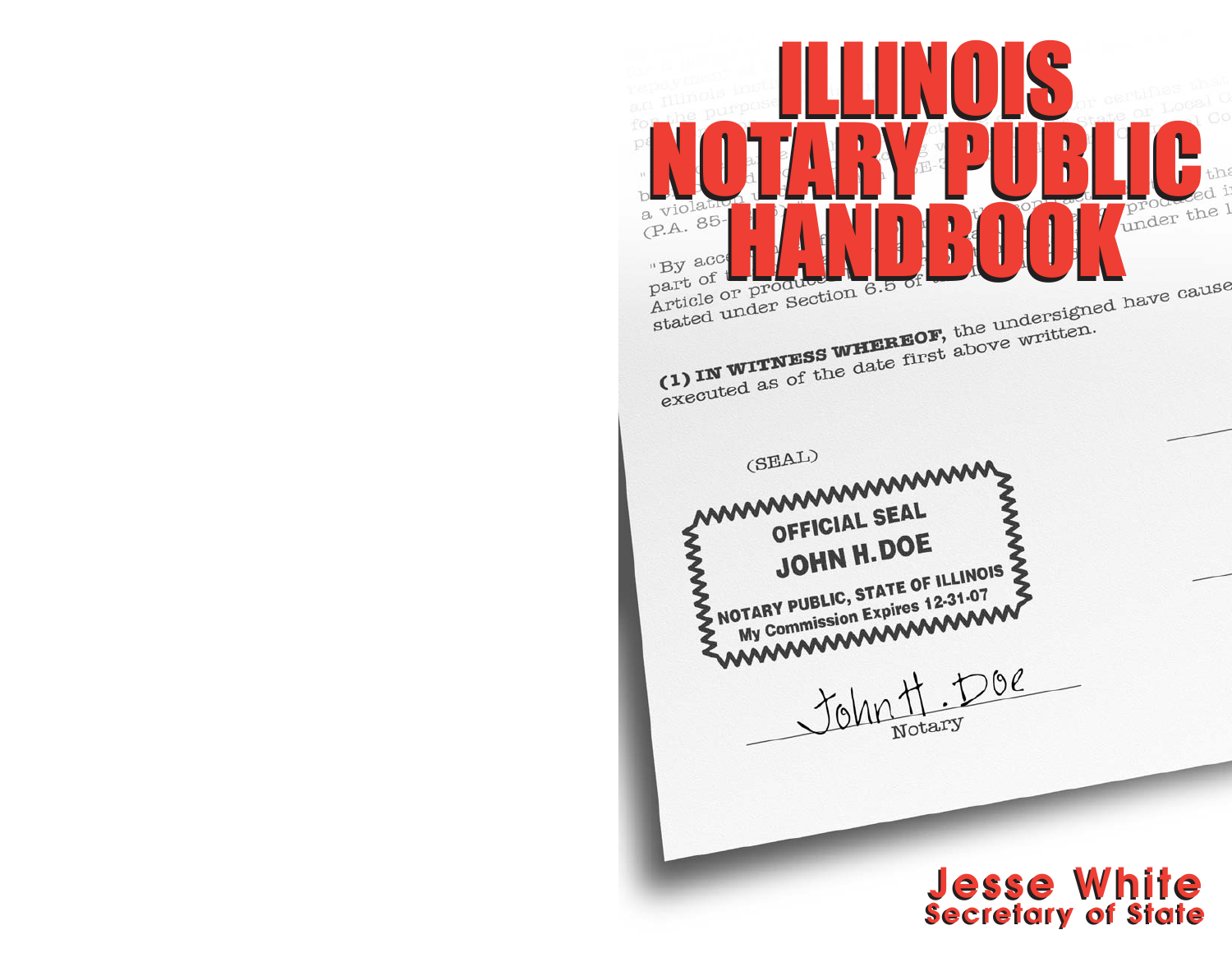

Dear Friend:

This handbook outlines the important duties of a notary public. The Illinois Notary Public Act, effective July 1, 1986, was passed to better meet the needs of the modern business world. Effective June 13, 2000, under certain conditions, residents of states bordering Illinois may be commissioned as Illinois notaries.

Following are basic rules for proper and safe notarization: 1) Keep your notary seal in a safe place; 2) Do not notarize a signature unless the signer is present at the time of notarization; 3) Do not lend your stamp to anyone, including your employer; 4) Do not identify a document signer on the word of a friend or employer who is not willing to take an oath; 5) Sign your name on notarial certificates exactly as it appears on your commission and affix your seal.

I encourage you to read this handbook thoroughly. If you have questions, please contact: Office of the Secretary of State, Index Department, 111 E. Monroe St., Springfield, IL 62756.

Sincerely,

esse White

Jesse White Secretary of State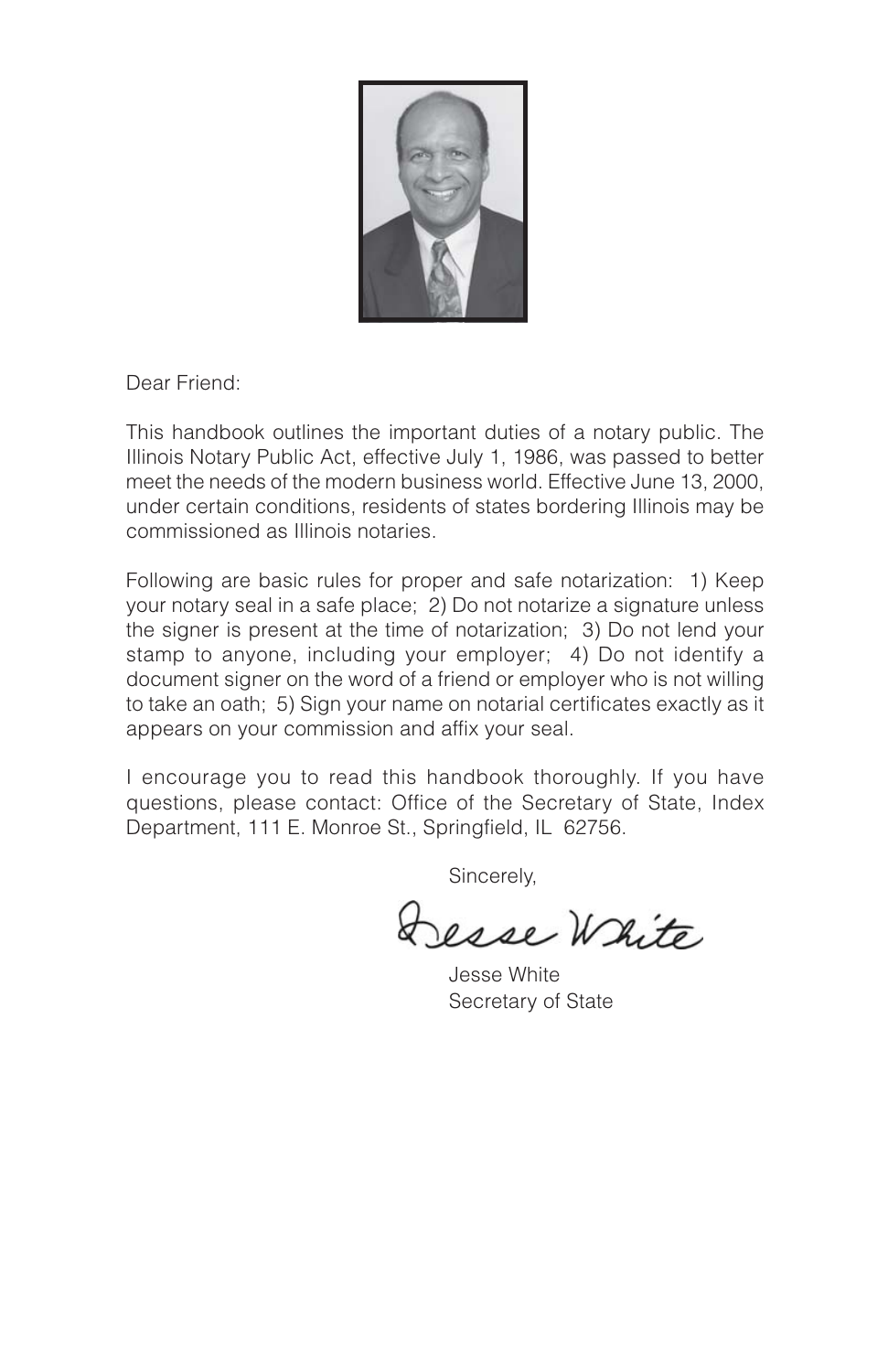# **CONTENTS**

| <b>GENERAL INFORMATION</b>                                      | Page |
|-----------------------------------------------------------------|------|
|                                                                 |      |
|                                                                 |      |
|                                                                 |      |
|                                                                 |      |
|                                                                 |      |
|                                                                 |      |
|                                                                 |      |
|                                                                 |      |
|                                                                 |      |
|                                                                 |      |
|                                                                 |      |
|                                                                 |      |
|                                                                 |      |
|                                                                 |      |
|                                                                 |      |
|                                                                 |      |
|                                                                 |      |
| <b>ILLINOIS NOTARY PUBLIC ACT</b>                               |      |
|                                                                 |      |
|                                                                 |      |
| <b>COMMON ERRORS AND</b><br><b>CAUSES FOR PROCESSING DELAYS</b> |      |
|                                                                 |      |
|                                                                 |      |
|                                                                 |      |
| <b>QUESTIONS ABOUT THE APPOINTMENT PROCEDURE  27</b>            |      |
|                                                                 |      |
|                                                                 |      |
| <b>QUESTIONS ABOUT PERFORMING NOTARIZATIONS  29</b>             |      |
|                                                                 |      |
|                                                                 |      |
|                                                                 |      |
|                                                                 |      |
| <b>COUNTY CLERKS</b>                                            |      |

# WWW.CYBERDRIVEILLINOIS.COM

Printed by authority of the State of Illinois.<br>October 2005 – 1 – I-Pub-16.20

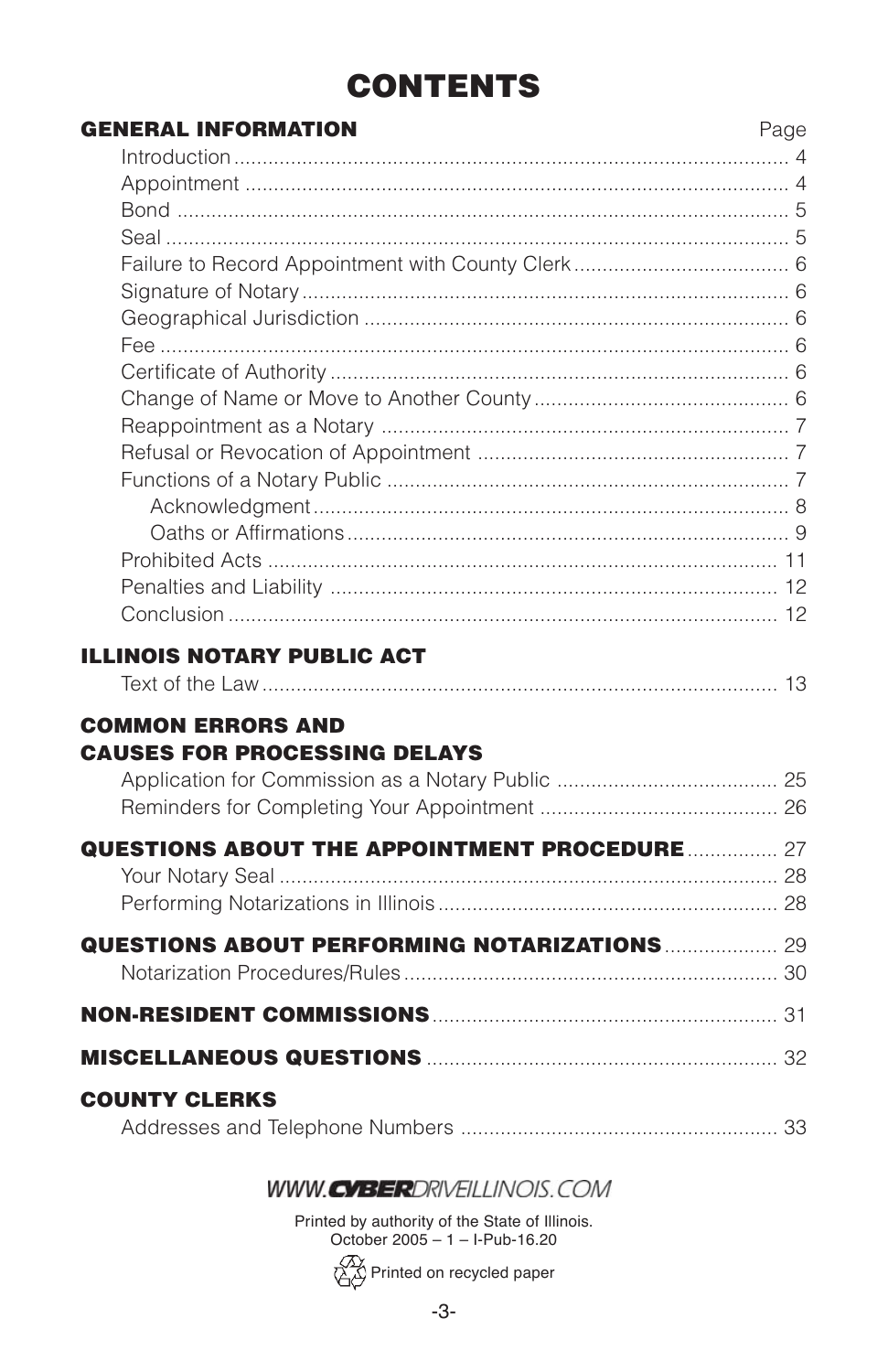# **INTRODUCTION**

An Illinois notary public holds an important office and must fully understand the functions and responsibilities of that office as set forth by Illinois law. Effective June 13, 2000, under certain conditions, residents of states bordering Illinois may be commissioned as Illinois notaries.

The purpose of notarization is to prevent fraud and forgery. The notary acts as an official and unbiased witness to the identity of a person who comes before the notary for a specific purpose. This places a great deal of responsibility upon the notary.

If a document requires the administration of an oath, the person must personally appear before the notary, be administered the appropriate oath, and sign the document in the notary's presence.

If the document requires an acknowledgment, the person must appear before the notary and acknowledge the document.

Following is a summary of general information relating to notaries. Section numbers appearing in the text refer to sections of the Illinois Notary Public Act, which is printed in its entirety beginning on page 13.

#### **APPOINTMENT**

Illinois residents are appointed notaries by the Secretary of State for a term of four years. Out-of-state residents are appointed for a one-year term. An applicant for appointment must: (1) be a citizen of the United States or an alien lawfully admitted for permanent residence; (2) be a resident of the State of Illinois or employed in the state of Illinois for at least 30 days; (3) be at least 18 years of age; (4) be able to read and write the English language; (5) have not been convicted of a felony; and (6) have not had a notary commission revoked during the past 10 years (Sec. 2-102).

An applicant must complete the proper application form provided by the Secretary of State, which includes the oath of office. He or she must also obtain from a bonding or surety company a \$5,000 notary bond. The application and bond are then forwarded to the Secretary of State along with the \$10 filing fee. If the Secretary of State approves the application, a commission will be issued.

The commission will be mailed to the county clerk of the county in which the applicant resides. The appointment is not complete until the commission is recorded with the county clerk. The recording with the county clerk may be done in person or by mail. The county clerk will notify the applicant of the procedure (Sec. 2-106). *\_\_\_\_\_\_\_\_\_\_*

<sup>\*</sup> Although every effort has been made to ensure the accuracy of this information, it is not intended as a substitute for the law or for opinions and decisions of the courts.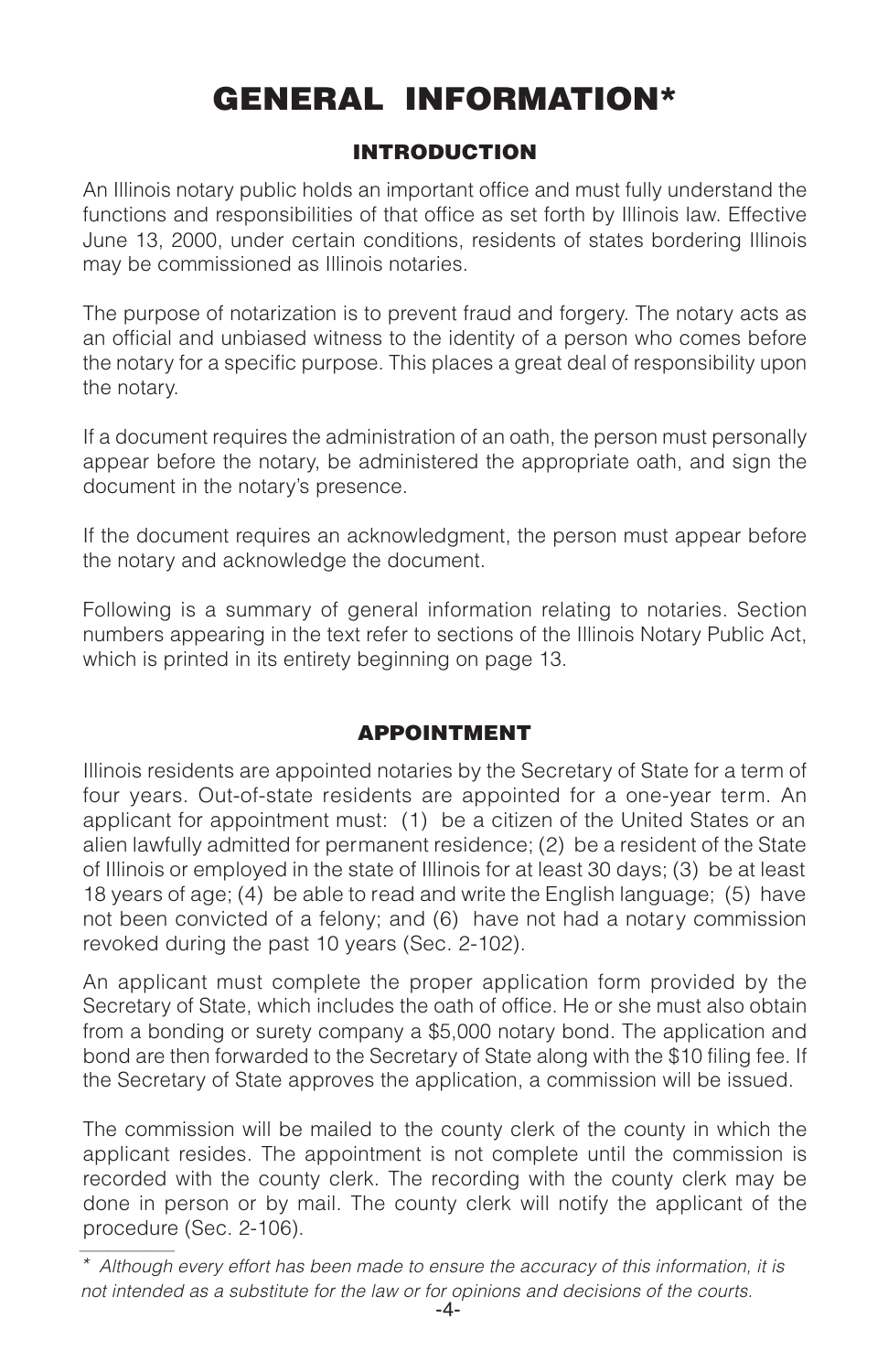When the applicant has recorded his or her appointment with the county clerk and has received the commission, the appointment is complete. The notary must then obtain an official seal and can perform notarial acts anywhere in the State of Illinois, as long as he or she continues to reside or work in the county in which he or she was commissioned.

#### **BOND**

The \$5,000 bond must be issued by a company qualified to write surety bonds in the State of Illinois (Sec. 2-105). In order for a company to write bonds, that company must be qualified to do so with the Illinois Department of Insurance. Although the company you work for may be willing to post a bond for you, it probably is not qualified to do so.

Most insurance companies can write surety bonds. You may want to contact your local agent. The decision where to purchase a bond can only be made by the applicant. The Office of the Secretary of State does not recommend any particular bonding company.

#### **SEAL**

Every notary public must obtain and use a rubber stamp seal no more than one inch in height and two and one-half inches in length (Sec. 3-101). Although the law does not prescribe the exact format of the seal, the following example contains all of the required information and is acceptable. In this case, the notary's name is John H. Doe, whose notary appointment expires Dec. 31, 2007.



The stamp must include the notary public's name exactly as the notary was commissioned and the date the notary's commission expires. (This date appears on the notary commission.) You may include the name of the county in which your appointment is recorded on your seal. The law neither requires the name of the county to appear on the seal nor prohibits it.

Notary seals may be purchased at most office supply stores or stamp manufacturers. Consult the yellow pages of your telephone book for "rubber stamps." The Office of the Secretary of State does not recommend any particular company.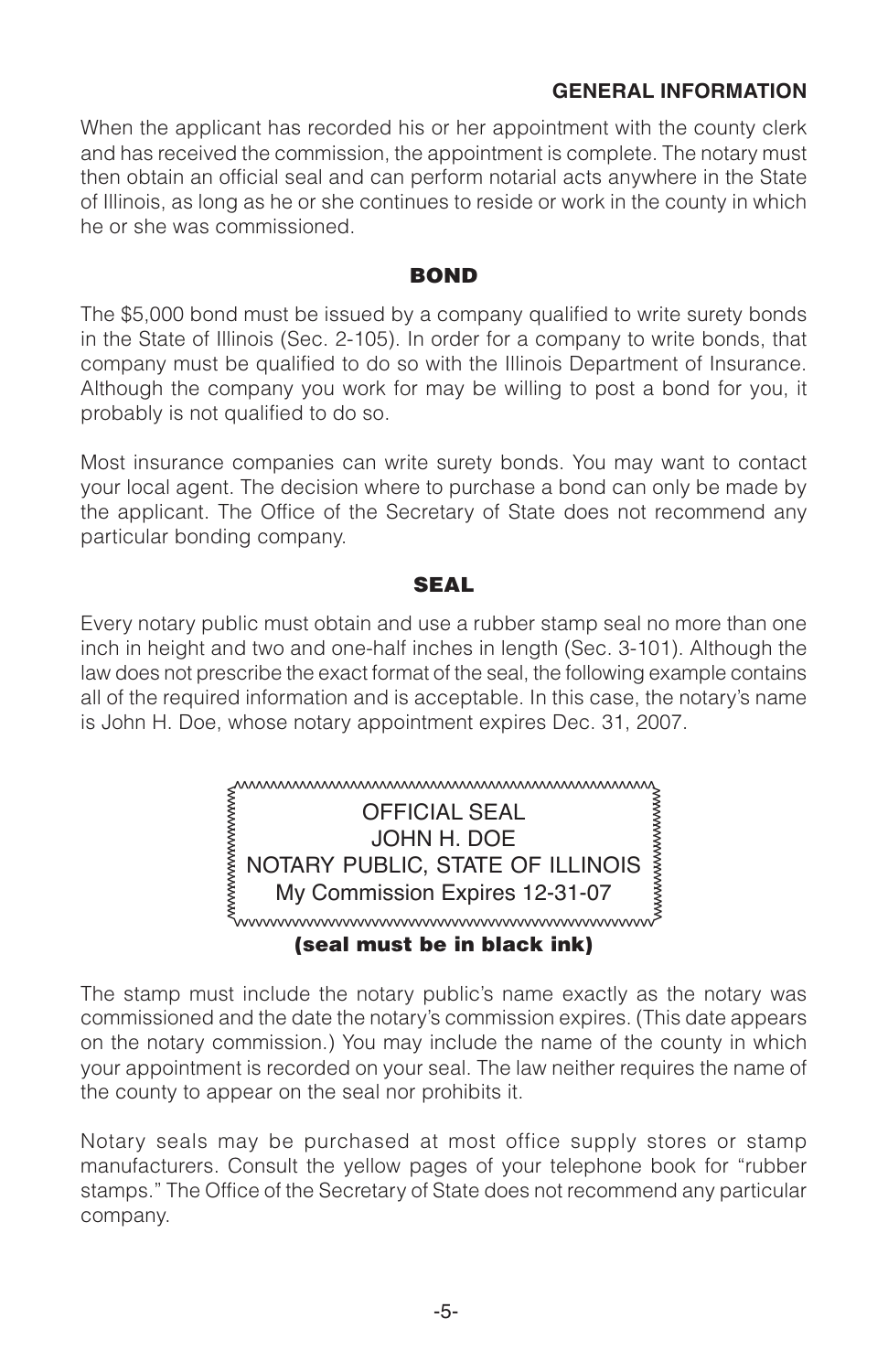# **FAILURE TO RECORD APPOINTMENT WITH COUNTY CLERK**

If the applicant fails to record his or her appointment with the county clerk within 60 days, the county clerk will return the commission to the Secretary of State and the commission will be cancelled. No refund will be issued (Sec. 2-106).

#### **SIGNATURE OF NOTARY**

A notary public must sign every notary certificate and affix the seal at the time of notarization. A notary shall not use any name or initial in signing certificates other than that by which the notary was commissioned (Sec. 6- 104). If you are commissioned as a notary JOHN DOE, you must sign notary certificates JOHN DOE. You cannot sign JOHN A. DOE or JOHNNY DOE. Make sure your name on the application reads the way you intend to sign your name.

#### **GEOGRAPHICAL JURISDICTION**

A notary public has jurisdiction to act as such throughout the State of Illinois (Sec. 3-105). In the certificates a notary is called upon to complete, there will be a heading such as "State of Illinois, County of \_\_\_\_\_\_\_\_\_\_\_\_\_\_\_\_\_\_\_". The name of the county where the signer personally appeared before the notary public should be inserted on the certificate.

#### **FEE**

The maximum fee that may be charged by a notary for a notarial act is \$1. A notary is not required to charge for services.

#### **CERTIFICATE OF AUTHORITY**

Courts or public officials may require that a "Certificate of Authority" be attached to a document that has been notarized. This certificate confirms that the individual was an appointed and commissioned notary public for the State of Illinois on the date of notarization. Such certificates are issued by the county clerk of the county where the notary recorded his or her appointment or by the Secretary of State. Persons who require a certificate of authority should contact the county clerk or the Secretary of State's Index Department for further information. Most documents do not require a certificate of authority, and it is not the responsibility of the notary public to obtain such a certificate for any party.

#### **CHANGE OF NAME OR MOVE TO ANOTHER COUNTY**

The law requires a notary public to resign his or her appointment if there is a change in name, a move to another county, or a non-resident notary changes employment to another county (Sec. 4-101). If the person wishes to continue to be a notary, he or she must apply for appointment under the new name or in the new county of residence or employment. This action is necessary so that county clerks can certify the authority of notaries in their counties.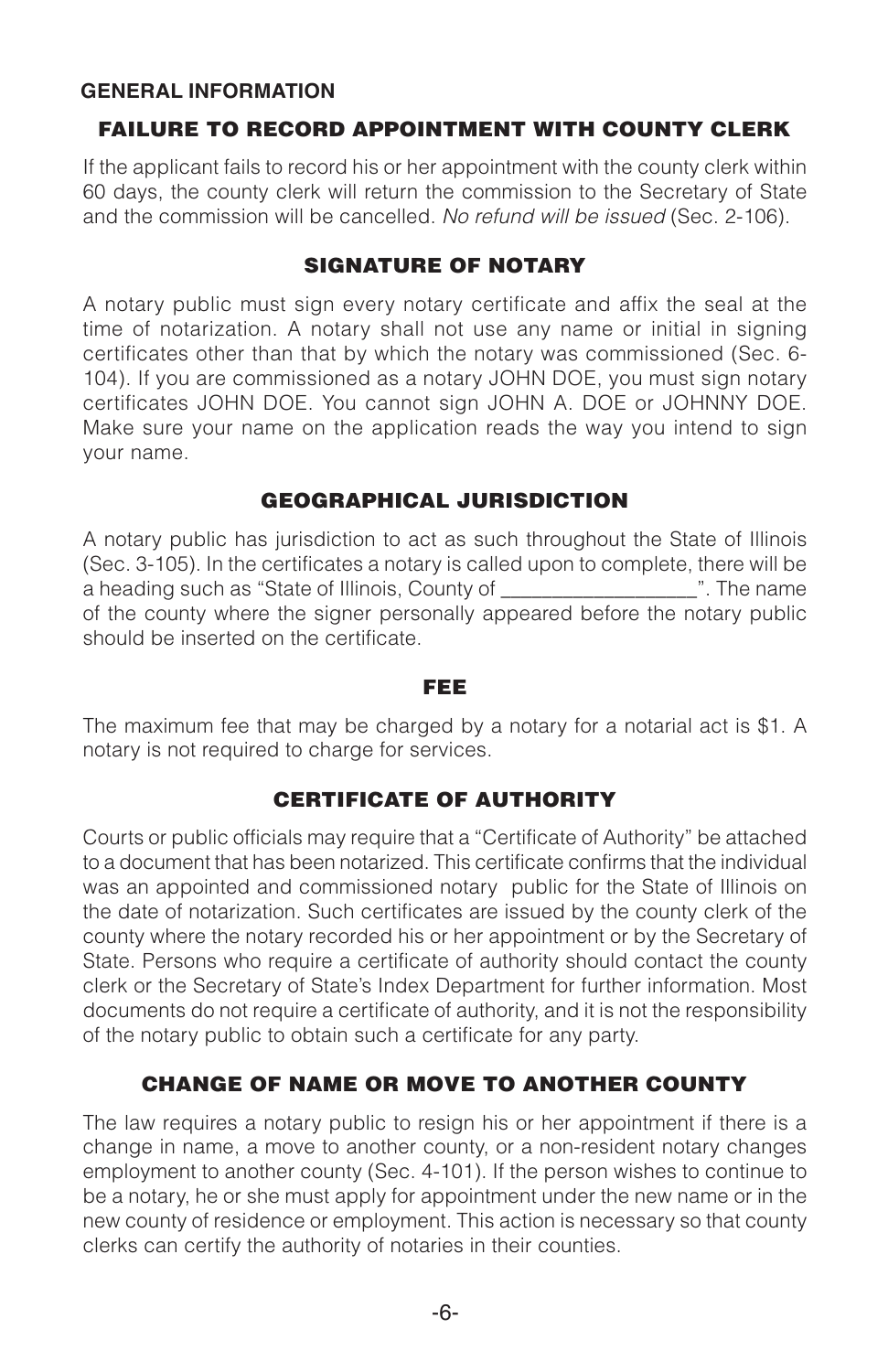# **REAPPOINTMENT AS A NOTARY**

Illinois notaries are appointed for either a four-year term or a one-year term. Notaries are not automatically reappointed (Sec. 5-101). A notary public whose appointment is about to expire and who wishes to continue to be a notary shall follow the same procedure used for a new appointment. The Secretary of State sends out renewal notices prior to the expiration date of the current appointment.

# **REFUSAL OR REVOCATION OF APPOINTMENT**

The Secretary of State may refuse to appoint any person as a notary public or may revoke the appointment of any notary public upon the following: (a) If an application contains misstatements or omissions of facts; or (b) if a notary public is convicted of any felony or of official misconduct under this Act (Sec 7- 108). A person whose notary public appointment has been revoked may not apply for another appointment during the 10-year period following the revocation.

# **FUNCTIONS OF A NOTARY PUBLIC**

**Notarial Acts –** An Illinois notary public is authorized to perform notarial acts or "notarization" anywhere in the state. Notarial acts include taking an acknowledgment, taking a verification upon oath or affirmation, witnessing or attesting a signature, administering an oath or affirmation, and performing any other act authorized by law (Sec. 6-101).

**Identification –** A notary public *must positively identify* the person requesting notarization. A notary has positive identification if the person (a) is personally known to the notary; (b) is identified upon the oath or affirmation of a credible witness personally known to the notary; or (c) is identified on the basis of identification documents (Sec. 6-102).

**Certificates –** There is a certificate for each type of notarial act. Most documents have a preprinted certificate on the form, or a certificate has been prepared by an attorney. It is not the notary's function to determine what type of notarial act is required with regard to a request, but the notary must know and use the proper certificate for the type of act he or she is requested to perform (Sec. 6-103). A brief description of each type of notarial act and the related certificate follows.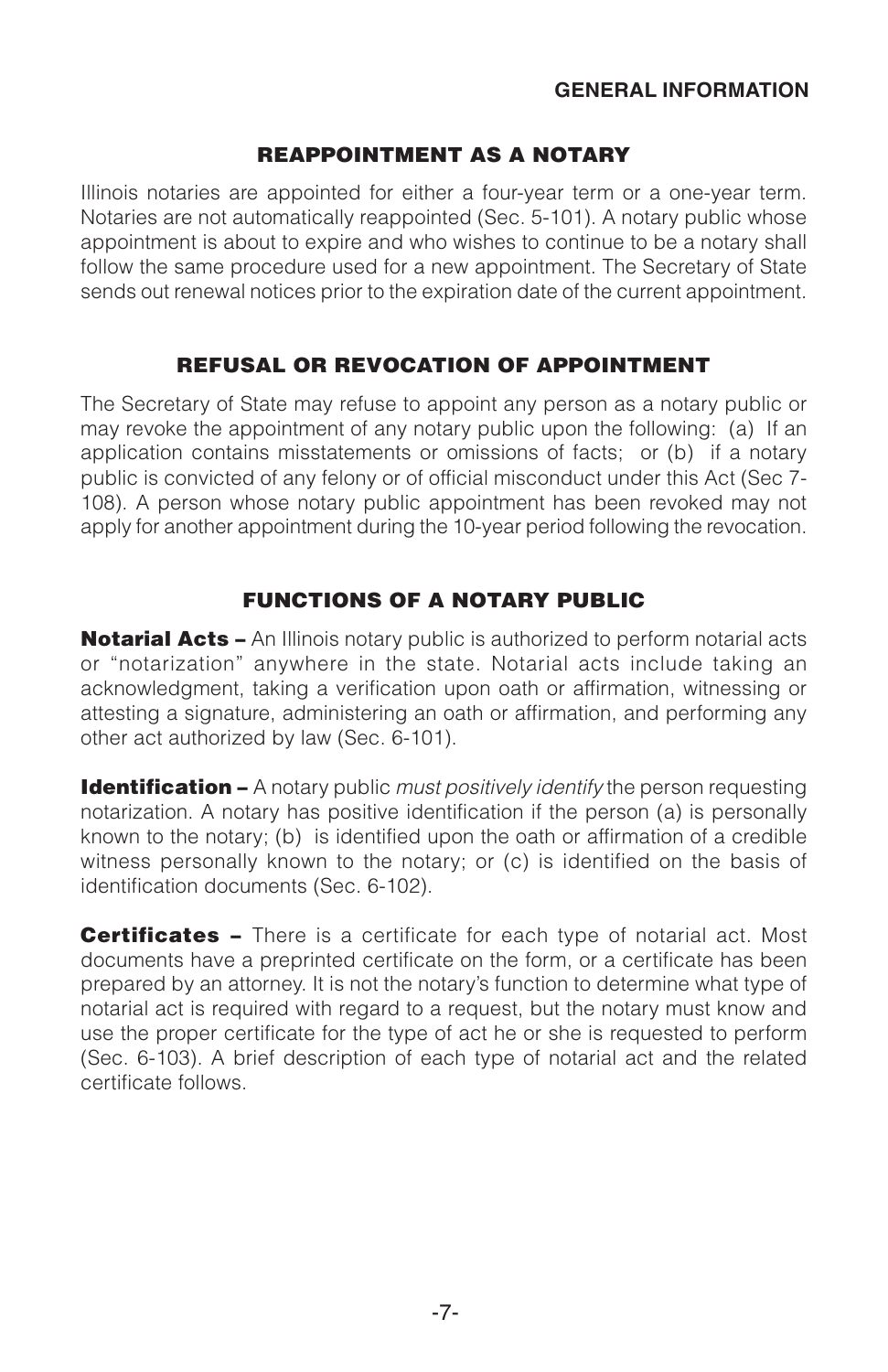#### **Acknowledgment**

The taking of an acknowledgment consists of positively identifying the signer of a document. The signer need not sign in the notary's presence but *must personally* appear before the notary and state that the signature on the document is his or hers. Acknowledgments may be taken in an individual capacity or in a representative capacity (as an authorized representative of another – for example, as officer of a corporation for and on behalf of the corporation or as an attorney in fact for another person). These short form certificates are sufficient to meet the requirements of the law.

|                                                                            |   |                |          | (in an individual capacity) |
|----------------------------------------------------------------------------|---|----------------|----------|-----------------------------|
| State of Illinois                                                          |   |                |          |                             |
| County of _____________________.                                           |   |                |          |                             |
| This instrument was acknowledged before me on                              |   |                |          |                             |
|                                                                            |   |                |          |                             |
| (name of person).                                                          |   |                |          |                             |
| (seal)                                                                     |   |                |          |                             |
|                                                                            |   |                |          | signature of notary public  |
|                                                                            | * | *              | $^\star$ |                             |
|                                                                            |   | acknowledgment |          |                             |
| (in a representative capacity)                                             |   |                |          |                             |
| State of Illinois                                                          |   |                |          |                             |
| County of _____________________.                                           |   |                |          |                             |
| This instrument was acknowledged before me on __________________           |   |                |          |                             |
|                                                                            |   |                |          |                             |
| (name of person) as __________________________________ (type of authority, |   |                |          |                             |
|                                                                            |   |                |          |                             |
| (name of party on behalf of whom instrument was executed).                 |   |                |          |                             |
| (seal)                                                                     |   |                |          |                             |
|                                                                            |   |                |          |                             |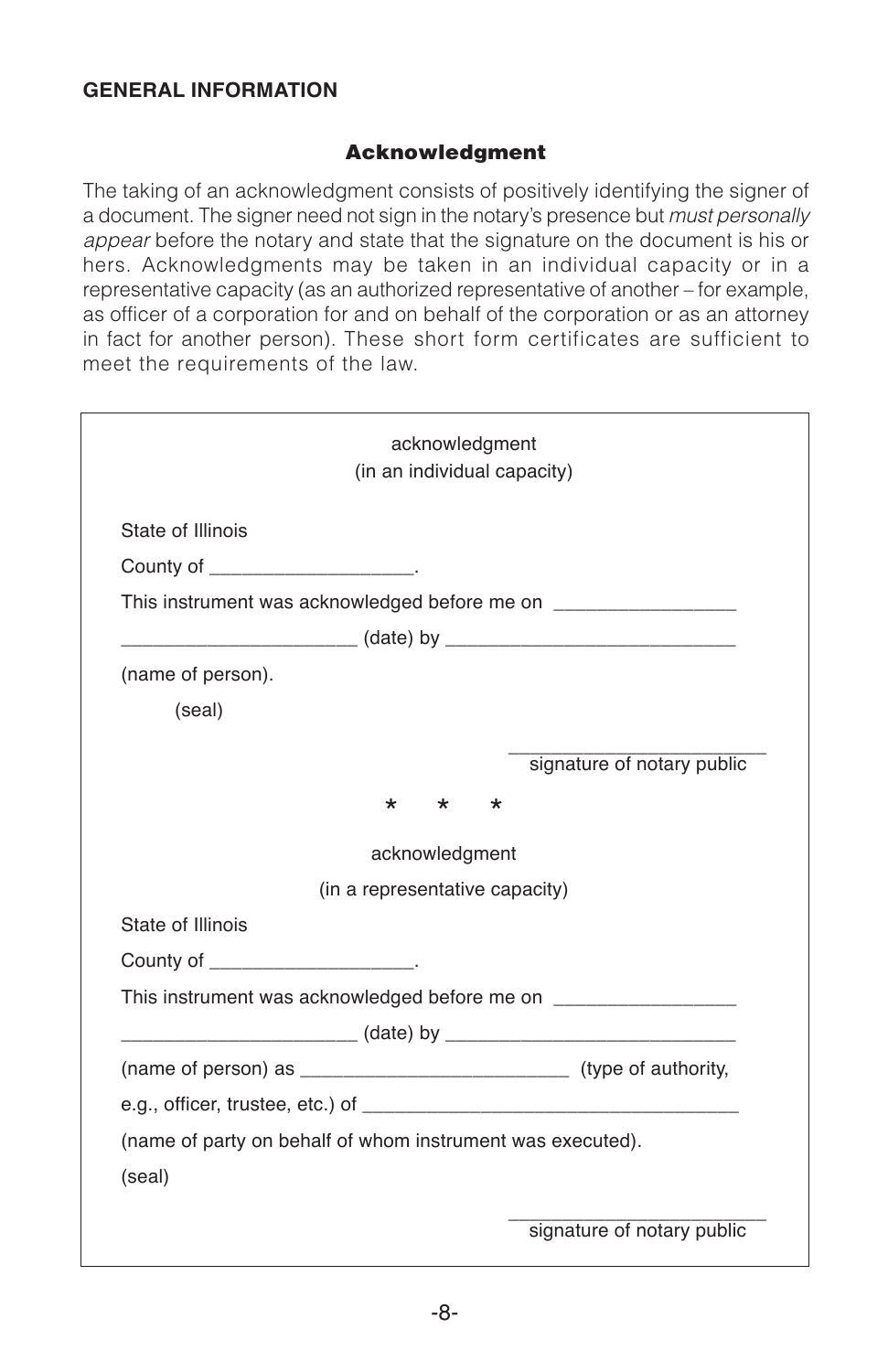# **Verification Upon Oath of Affirmation**

Sometimes referred to as a "jurat," verification upon oath or affirmation is a declaration that a statement is true and was made by a person upon oath or affirmation. The person requesting this notarial act must personally appear before the notary and sign the document in the presence of the notary. The notary public is required to administer an oath. There is no prescribed wording for the oath, but an acceptable oath would be:

#### **"Do You Swear (Or Affirm) That The Statements In This Document Are True?"**

Verification upon oath may be taken in an individual capacity or in a representative capacity. These short form certificates are sufficient to meet the requirements of the law.

| verification upon oath or affirmation<br>(in an individual capacity)             |                            |
|----------------------------------------------------------------------------------|----------------------------|
| State of Illinois                                                                |                            |
| County of _____________________.                                                 |                            |
| Signed and sworn (or affirmed) to before me on _________________________________ |                            |
|                                                                                  |                            |
| (name of person making statement).                                               |                            |
| (seal)                                                                           |                            |
|                                                                                  |                            |
|                                                                                  | signature of notary public |
|                                                                                  |                            |
| verification upon oath or affirmation                                            |                            |
| (in a representative capacity)                                                   |                            |
| State of Illinois                                                                |                            |
| County of _________________________                                              |                            |
| Signed and sworn (or affirmed) to before me on                                   |                            |
|                                                                                  |                            |
|                                                                                  |                            |
|                                                                                  |                            |
| (name of party on behalf of whom instrument was executed).                       |                            |
| (seal)                                                                           |                            |
|                                                                                  | signature of notary public |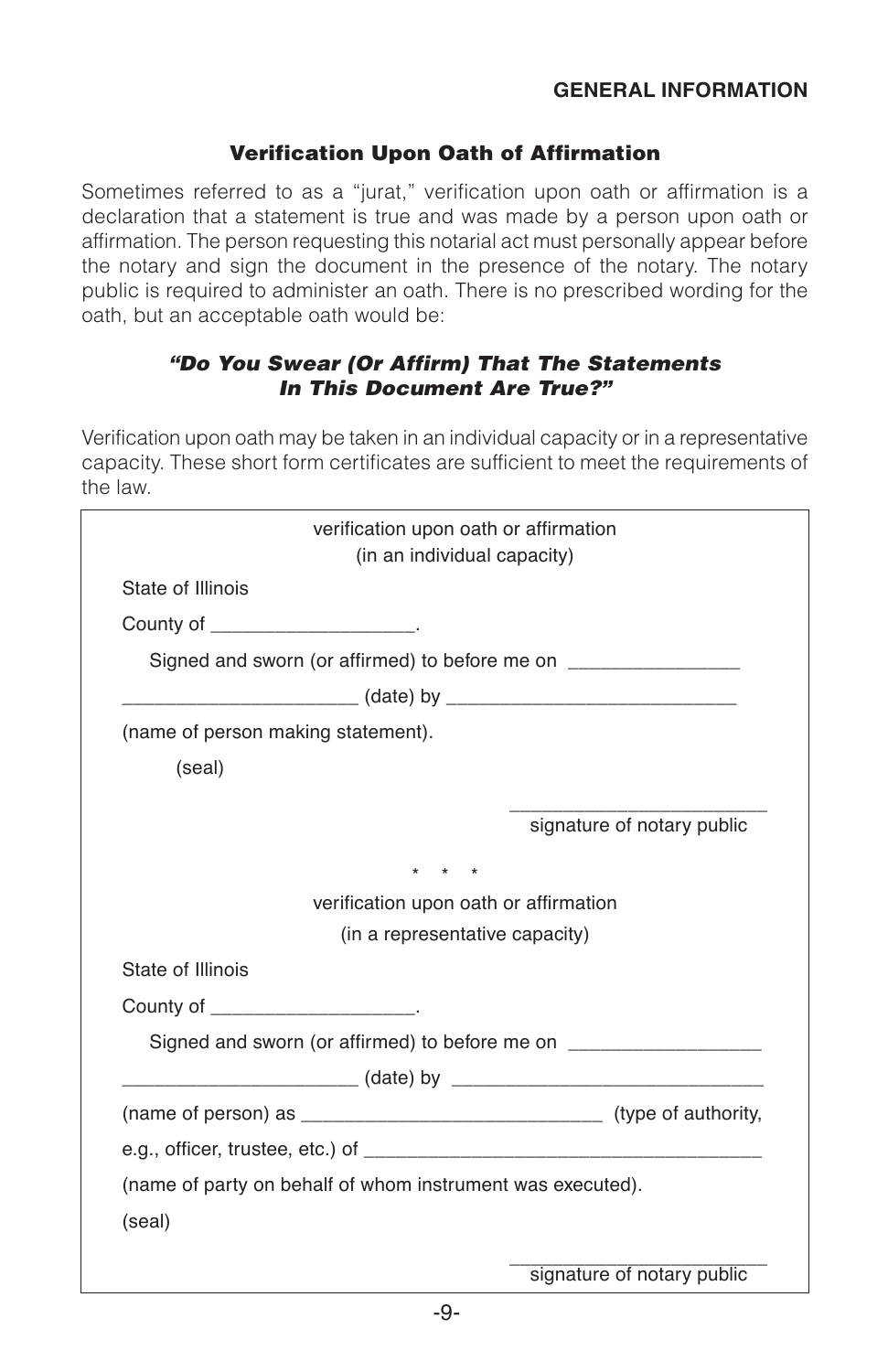#### **Witnessing or Attesting a Signature**

Occasionally, a notary public may be requested to witness a signature on a document when no oath is necessary or required. The person requesting this notarial act must personally appear before the notary and sign the document in the presence of the notary. This short form certificate is sufficient to meet the requirements of the law.

|                          | witnessing or attesting a signature             |
|--------------------------|-------------------------------------------------|
| State of Illinois        |                                                 |
| County of the country of |                                                 |
|                          | Signed (or subscribed or attested) before me on |
| (data) by                |                                                 |
| (name of person).        |                                                 |
| (seal)                   |                                                 |
|                          |                                                 |
|                          | signature of notary public                      |

### **Signature-by-Mark**

When an individual requests a notarial act and the individual is prevented by disability or illiteracy from writing a signature, take these precautions: positively identify the individual; ensure that there are two persons to witness the signatureby-mark in addition to yourself; write in the name of the signer-by-mark near the mark on the document, and complete the form below.

|                                                                    | signature-by-mark                                                                                                                     |
|--------------------------------------------------------------------|---------------------------------------------------------------------------------------------------------------------------------------|
| State of Illinois                                                  |                                                                                                                                       |
| County of the country of                                           |                                                                                                                                       |
| This instrument was acknowledged before me on _______<br>(date) by | the control of the control of the control of the control of                                                                           |
| who have signed below.                                             | (name of person) who made and acknowledged making his/her mark<br>on the instrument in my presence and in the presence of two persons |
| (seal)                                                             |                                                                                                                                       |
|                                                                    | signature of notary public                                                                                                            |
| signature and address                                              | signature and address                                                                                                                 |
| of witness                                                         | of witness                                                                                                                            |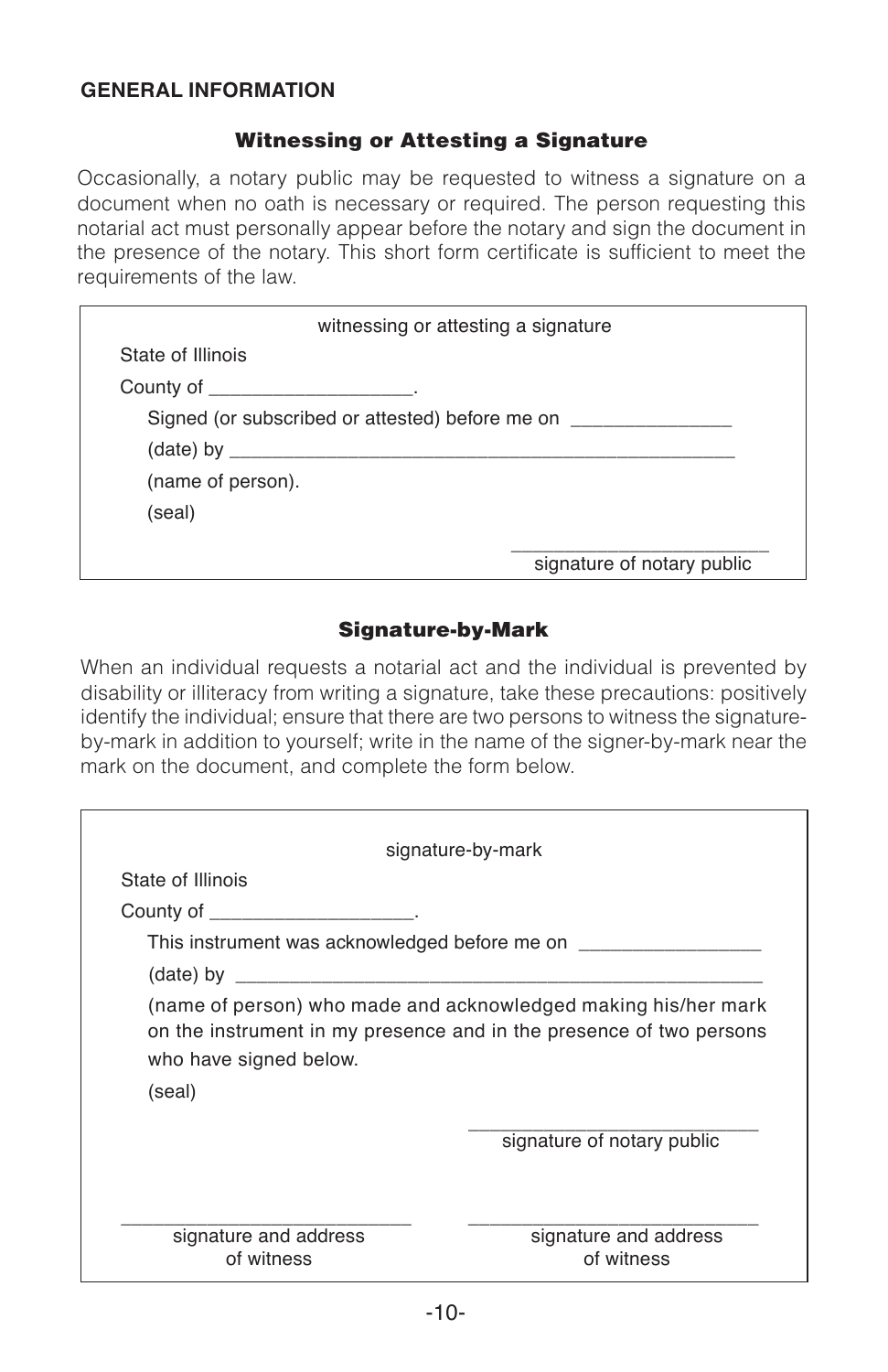#### **Oaths or Affirmations**

On rare occasions, a notary may be asked to administer a verbal oath or affirmation. Illinois notaries public are authorized to administer such oaths not only by the Notary Public Act but also by other state laws (Illinois Revised Statutes, ch. 101). Notaries may administer oaths to witnesses, the oath of office to public officials when an oath of office is required to be taken, and oaths on any other occasion when an oath is required.

An oath contains the words, "I do solemnly swear . . . ," and an affirmation contains the words, "I do solemnly affirm . . . ." Either form may be used, as both are effective in invoking the perjury statute against the maker of a false statement.

The exact wording of the oaths or affirmations can vary from situation to situation. It is not the obligation of a notary to ascertain the proper wording of an oath or affirmation, but the notary can administer it when the proper wording is provided. Following is a constitutional oath or affirmation required to be taken by most elected state and local officials.

### **Oath or Affirmation**

"I do solemnly swear (affirm) that I will support the Constitution of the United States, and the Constitution of the State of Illinois, and that I will faithfully discharge the duties of the office of \_\_\_\_\_\_\_\_\_\_\_\_\_\_\_\_\_\_\_\_\_\_\_\_ to the best of my ability."

#### **PROHIBITED ACTS**

The law expressly prohibits a notary from performing certain acts set forth in (Sec. 6-104). Notaries are urged to read carefully that section of the law. Notaries are reminded in particular that:

#### **A Notary Public is not a Notario Público**

In Mexico and other Spanish-speaking countries, a Notario Público is a trained attorney with special expertise. A Mexican "notario" can, therefore, give legal advice and prepare legal forms. An Illinois notary *does not* have this authority. In fact, Illinois notaries who are not attorneys and who advertise notarial services in a language other than English must post a notice in English and the language in which the advertisement appears which states: "I AM NOT AN ATTORNEY LICENSED TO PRACTICE LAW IN ILLINOIS AND MAY NOT GIVE LEGAL ADVICE OR ACCEPT FEES FOR LEGAL ADVICE." If an Illinois notary is approached for help with a legal matter, the notary should refer the person to an attorney.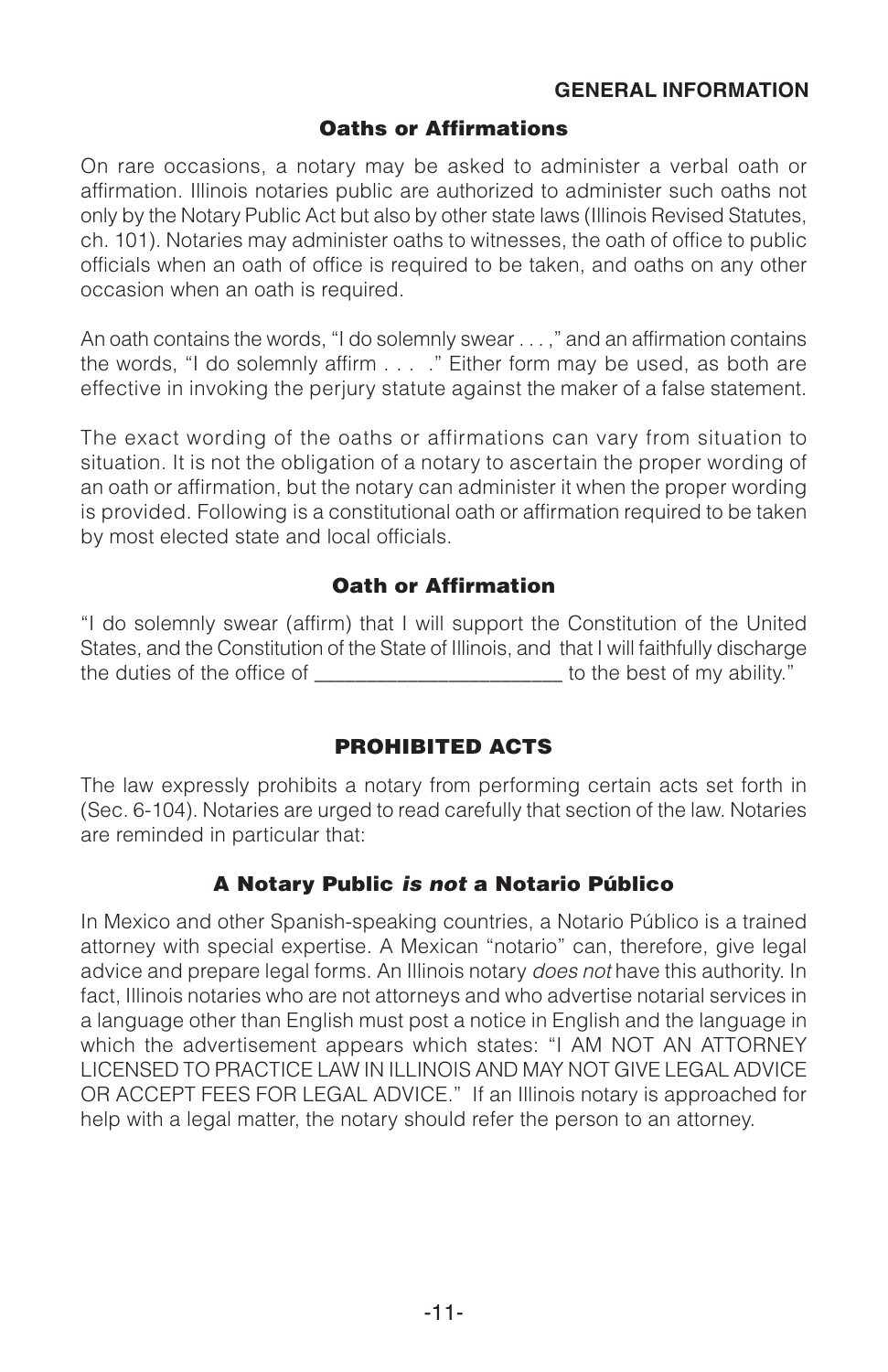#### **Immigration Forms**

Federal law and regulation allows only attorneys and those persons who are "designated entities" by the U.S. Immigration and Naturalization Service (INS) or Board of Immigration Appeals to assist aliens in the preparation of legalization status. An Illinois notary cannot give advice on immigration matters, complete forms, or charge fees unless he or she has been authorized to do so by the INS or is an attorney.

# **A Notary May Not Issue Certified Copies**

Illinois law does not authorize a notary public to certify copies of any document. Persons requesting certified copies of documents should be referred to the official who has custody of the original document or to the office where the document has been officially filed.

### **PENALTIES AND LIABILITY**

A notary is held personally liable for all damages caused by his or her official misconduct (Sec. 7-101). "Official misconduct" means the unauthorized, unlawful, abusive, negligent, reckless or injurious performance of a duty. The notary bond does not protect the notary against such liability. The bond gives protection only to the person who is damaged by the notary's misconduct. The bonding company will then recover its loss from the notary. The notary's employer may also be liable for damages, if the notary was acting within the scope of the notary's employment at the time the notary engaged in the official misconduct, and if the employer consented to the notary's official misconduct (Sec. 7-102). In addition to being liable for damages, a notary convicted of official misconduct faces a fine and possible imprisonment.

#### **CONCLUSION**

A notary should act with caution. Questions should be answered by referring to the law or by contacting the Office of the Secretary of State. A notary public should always remember to:

- 1. Identify the person requesting a notarial act.
- 2. Administer an oath, if necessary.
- 3. Carefully complete the notarial certificate.
- 4. Sign his or her name as it appears on the notary seal.
- 5. Affix the notary seal.

.

6. The expiration date of his or her commission must be legible within the seal. No alterations are allowed.

Be sure to read the Act and keep it with your notary seal for later reference.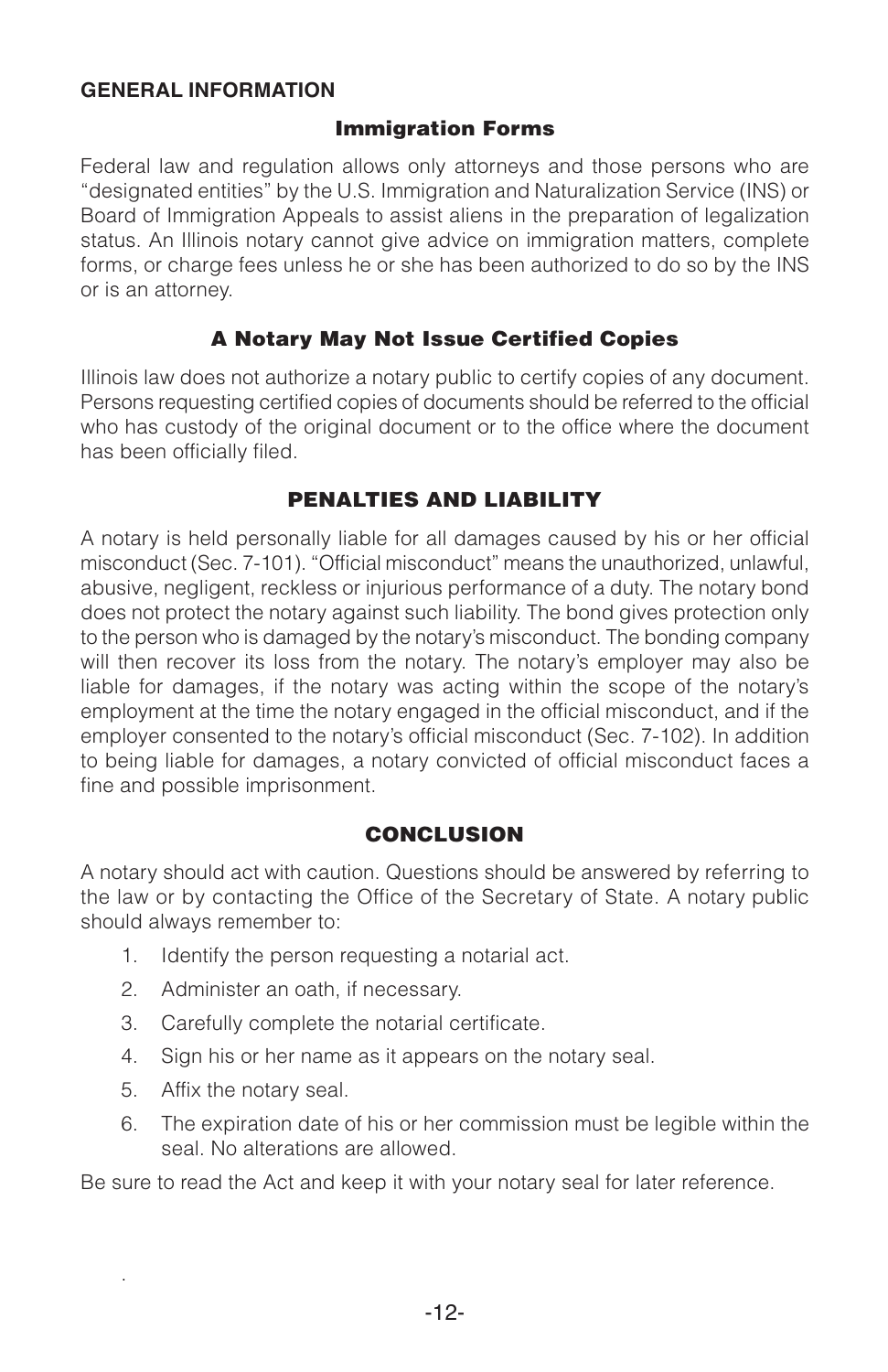(As amended by Public Act 93-1001, effective August 23, 2004) (Illinois Revised Statutes Ch. 102, par. 201-101) (Illinois Compiled Statutes 5 ILCS 312)

### **ARTICLE I GENERAL PROVISIONS**

1-101. Short Title.

This Act shall be known and may be cited as the "Illinois Notary Public Act" amended by P.A. 86-1475, effective Jan. 10, 1991.

1-102. Purposes and Rules of Construction.

- (a) This Act shall be construed and applied to promote its underlying purposes and policies.
- (b) The underlying purposes and policies of this Act are:
	- (1) to simplify, clarify, and modernize the law governing notaries public; and
	- (2) to promote, serve, and protect the public interest.

1-103. Prospective Effect of Act.

This Act applies prospective. Nothing in this Act shall be construed to revoke any notary public commissions existing on the effective date of this Act. All reappointments of notarial commissions shall be obtained in accordance with this Act.

1-104. Notary Public and Notarization Defined.

- (a) The terms "notary public" and "notary" are used interchangeably to mean any individual appointed and commissioned to perform notarial acts.
- (b) "Notarization" means the performance of a notarial act.
- (c) "Accredited immigration representative" means a not-for-profit organization recognized by the Board of Immigration Appeals under 8 C.F.R. 292.2(a) and employees of those organizations accredited under 8 C.F.R. 292.2(d).

# **ARTICLE II APPOINTMENT PROVISIONS**

2-101. Appointment.

The Secretary of State may appoint and commission as notaries public for a four-year term as many persons resident in a county in this State as he deems necessary. The Secretary of State may appoint and commission as notaries public for a one-year term as many persons who are residents of a state bordering Illinois whose place of work or business is within a county in this State as the Secretary deems necessary, but only if the laws of that state authorize residents of Illinois to be appointed and commissioned as notaries public in that state.

2-102. Application.

Every applicant for appointment and commission as a notary shall complete an application form furnished by the Secretary of State to be filed with the Secretary of State stating:

(a) the applicant's official name, which contains his or her last name and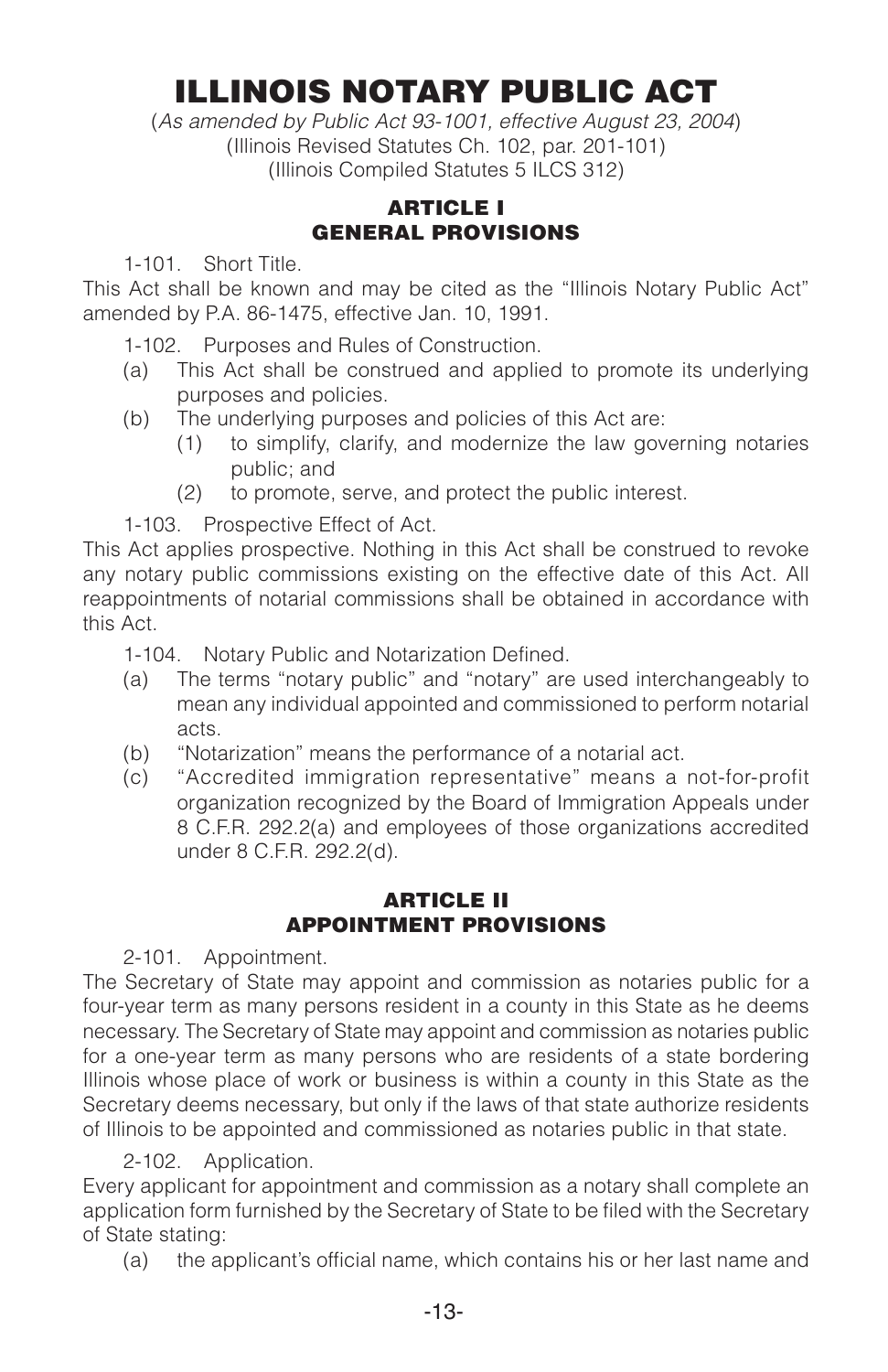at least the initial of the first name;

- (b) the county in which the applicant resides or, if the applicant is a resident of a state bordering Illinois, the county in Illinois in which that person's principal place of work or principal place of business is located;
- (c) the applicant's residence address and business address, if any, or any address at which an applicant will use a notary public commission to receive fees;
- (d) that the applicant has resided in the State of Illinois for 30 days preceding the application or that the applicant who is a resident of a state bordering Illinois has worked or maintained a business in Illinois for 30 days preceding the application;
- (e) that the applicant is a citizen of the United States or an alien lawfully admitted for permanent residence in the United States;
- (f) that the applicant is at least 18 years of age;
- (g) that the applicant is able to read and write the English language;
- (h) that the applicant has never been the holder of a notary public appointment that was revoked or suspended during the past 10 years;
- (i) that the applicant has not been convicted of a felony; and
- (j) any other information the Secretary of State deems necessary.

(As amended by Public Act 93-1001, effective August 23, 2004).

2-103. Appointment Fee.

Every applicant for appointment and commission as a notary public shall pay to the Secretary of State a fee of \$10.

#### 2-104. Oath.

Every applicant for appointment and commission as a notary public shall take the following oath in the presence of a person qualified to administer an oath in this State:

"I, \_\_\_\_\_\_\_\_\_\_\_\_\_\_\_\_\_\_\_\_\_\_\_\_ (name of applicant), solemnly affirm,

under the penalty of perjury, that the answers to all questions in this application are true, complete, and correct; that I have carefully read the notary law of this State; and that, if appointed and commissioned as a notary public, I will perform faithfully, to the best of my ability, all notarial acts in accordance with the law.

\_\_\_\_\_\_\_\_\_\_\_\_\_\_\_\_\_\_\_\_\_\_\_\_\_\_\_\_\_\_\_\_\_\_\_\_\_\_\_\_\_\_\_\_\_\_\_\_\_ , \_\_\_\_\_\_\_\_. \_\_\_\_\_\_\_\_\_\_\_\_\_\_\_\_\_\_\_\_\_\_\_\_\_\_\_\_\_\_\_\_\_\_\_\_\_\_\_\_\_\_\_\_\_\_\_\_\_\_\_\_\_\_\_\_

\_\_\_\_\_\_\_\_\_\_\_\_\_\_\_\_\_\_\_\_\_\_\_\_\_\_\_\_\_\_\_\_\_\_\_\_\_ (Signature of applicant)

Subscribed and affirmed before me on

(Official signature and official seal of notary)".

*(As amended by Public Act 85-1396, effective September 2, 1988.)*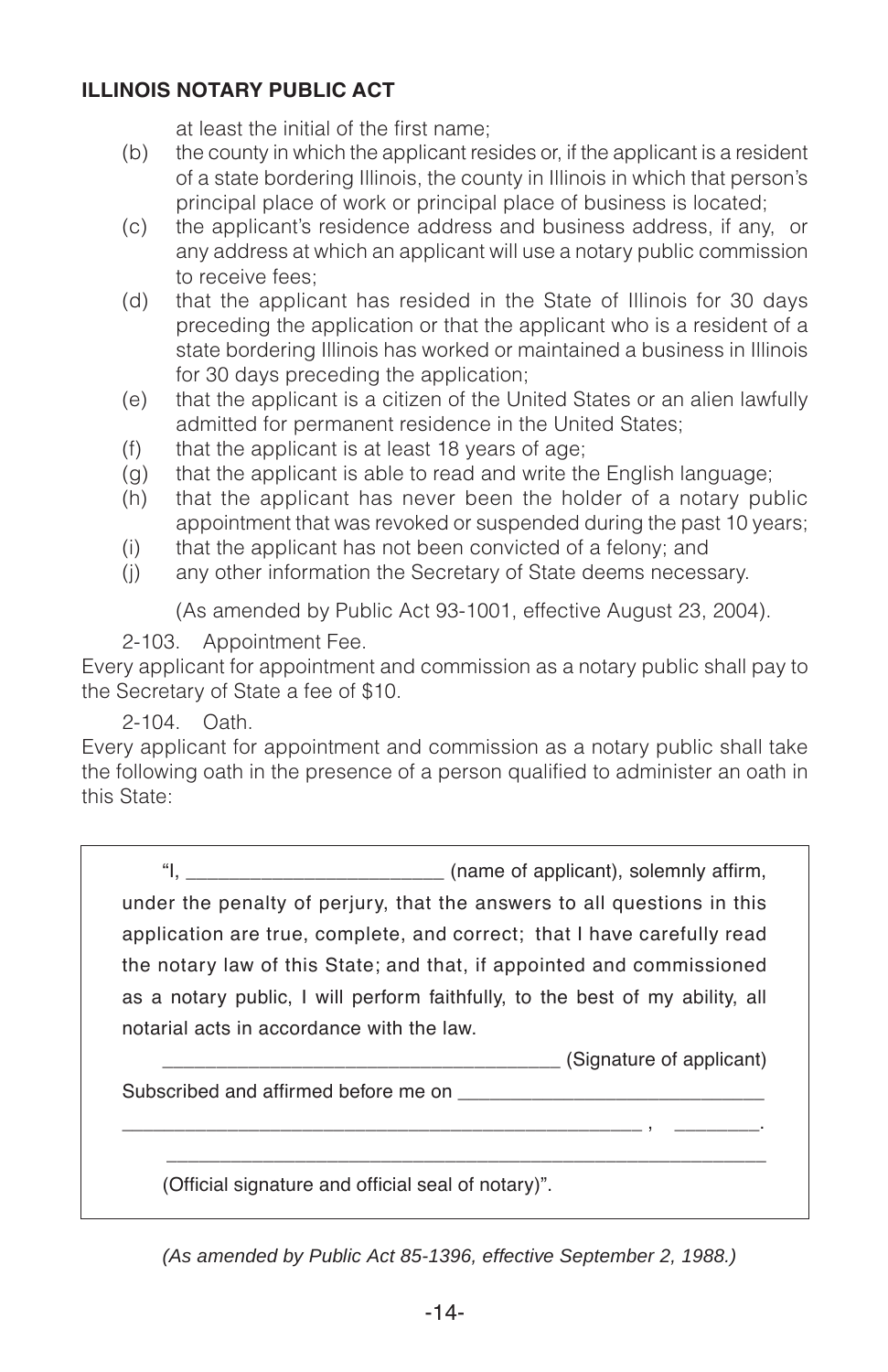#### 2-105. Bond.

Every application for appointment and commission as a notary public shall be accompanied by an executed bond commencing on the date of the appointment with a term of 4 years, in the sum of \$5,000, with, as surety thereon, a company qualified to write surety bonds in this State. The bond shall be conditioned upon the faithful performance of all notarial acts in accordance with this Act. The Secretary of State may prescribe an official bond form.

2-106. Appointment Recorded by County Clerk.

The appointment of the applicant as a notary public is complete when the commission is recorded with the county clerk.

The Secretary of State shall forward the applicant's commission to the county clerk of the county in which the applicant resides or, if the applicant is a resident of a state bordering Illinois, the county in Illinois in which the applicant's principal place of work or principal place of business is located. Upon receipt thereof, the county clerk shall notify the applicant of the action taken by the Secretary of State, and the applicant shall either appear at the county clerk's office to record the same and receive the commission or request by mail to have the commission sent to the applicant with a specimen signature of the applicant attached to the request. The applicant shall have a record of the appointment, and the time when the commission will expire, entered in the records of the office of the county clerk. When the applicant appears before the county clerk, the applicant shall pay a fee of \$5, at which time the county clerk shall then deliver the commission to the applicant.

If the appointment is completed by mail, the applicant shall pay the county clerk a fee of \$10, which shall be submitted with the request to the county clerk. The county clerk shall then record the appointment and send the commission by mail to the applicant.

If an applicant does not respond to the notification by the county clerk within 30 days, the county clerk shall again notify the applicant that the county clerk has received the applicant's notary public commission issued by the Secretary of State. The second notice shall be in substantially the following form:

"The records of this office indicate that you have not picked up your notary public commission from the Office of the County Clerk.

The Illinois Notary Public Law requires you to appear in person in the clerk's office, record your commission, and pay a fee of \$5 to the county clerk or request that your commission be mailed to you. This request must be accompanied by a specimen of your signature and \$10 fee payable to the county clerk.

Your appointment as a notary is not complete until the commission is recorded with the county clerk. Furthermore, if you do not make arrangements with the clerk for recording and delivery of your commission within 30 days from the date of this letter, the county clerk will return your commission to the Secretary of State. Your commission will be cancelled and your name will be removed from the list of notaries in the State of Illinois.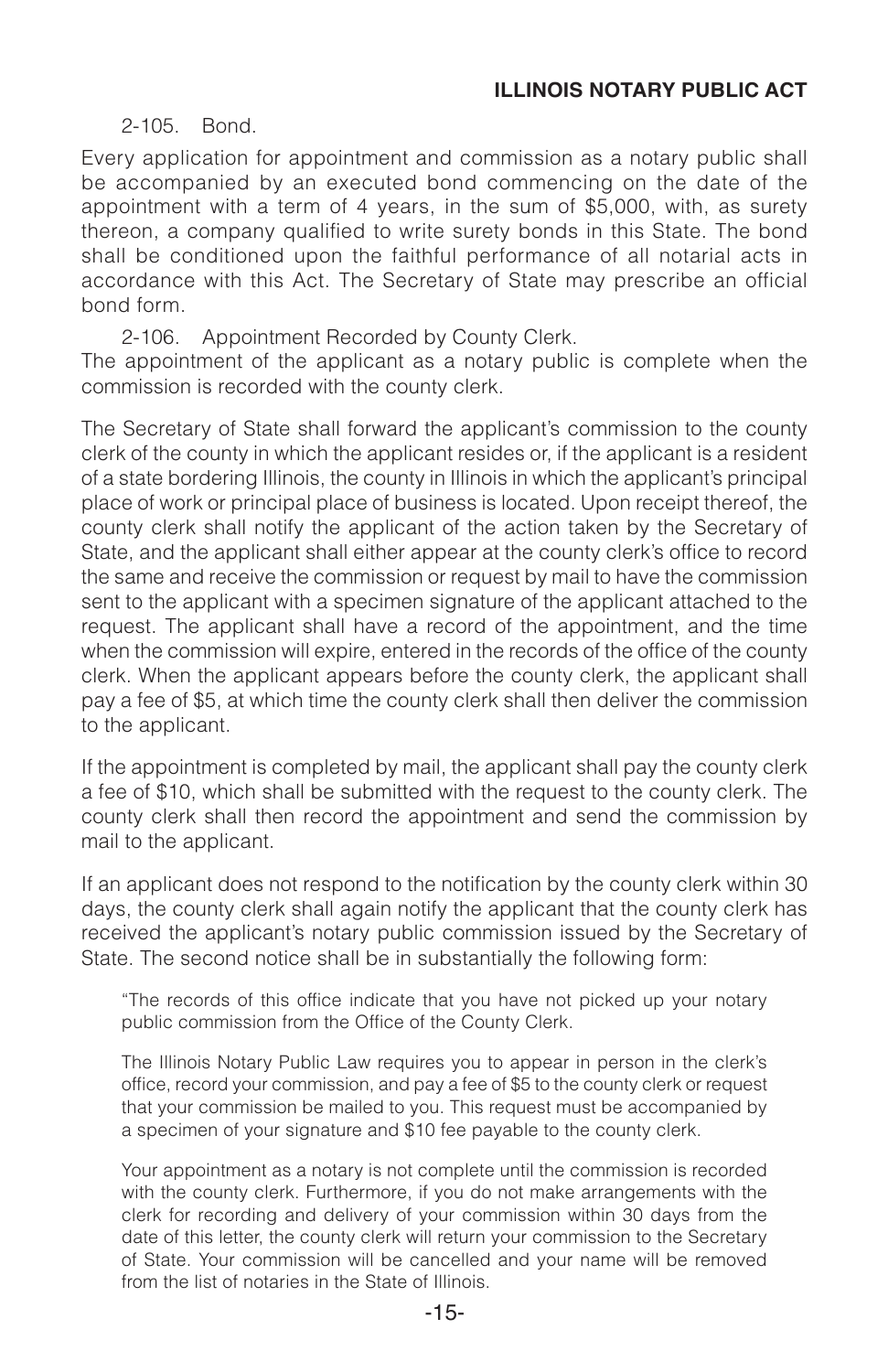I should also like to remind you that any person who attests to any document as a notary and is not a notary in good standing with the Office of the Secretary of State is guilty of official misconduct and may be subject to a fine or imprisonment".

The Secretary of State shall cancel the appointment of all notaries whose commissions are returned to his office by the county clerks. No application fee will be refunded and no bonding company is required to issue a refund when an appointment is cancelled.

(As amended by Public Act 91-818, effective June 13, 2000.)

#### **ARTICLE III DUTIES – FEES – AUTHORITY**

3-101. Official Seal.

Each notary public shall, upon receiving the commission from the county clerk, obtain an official rubber stamp seal with which the notary shall authenticate his official acts. The rubber stamp seal shall contain the following information:

- (a) the words "Official Seal";
- (b) the notary's official name;
- (c) the words "Notary Public", "State of Illinois", and "My commission expires \_\_\_\_\_\_\_\_\_\_\_ (commission expiration date)"; and
- (d) a serrated or milled edge border in a rectangular form not more than one inch in height by two and one-half inches in length surrounding the information.
- 3-102. Official Signature.

At the time of notarization, a notary public shall officially sign every notary certificate and affix the rubber stamp seal clearly and legibly using black ink, so that it is capable of photographic reproduction. The illegibility of any of the information required by this Section does not affect the validity of a transaction.

- 3-103. Notice.
- (a) Every notary public who is not an attorney or an accredited immigration representative who advertises the services of a notary public in a language other than English, whether by radio, television, signs, pamphlets, newspapers, or other written communication, with the exception of a single desk plaque, shall post in the document, advertisement, stationery, letterhead, business card, or other comparable written material the following: notice in English and the language in which the written communication appears. This notice shall be of a conspicuous size, if in writing, and shall state: "I AM NOT AN ATTORNEY LICENSED TO PRACTICE LAW IN ILLINOIS AND MAY NOT GIVE LEGAL ADVICE OR ACCEPT FEES FOR LEGAL ADVICE." If such advertisement is by radio or television, the statement may be modified but must include substantially the same message.

A notary public shall not, in any document, advertisement, stationery, letterhead, business card, or other comparable written material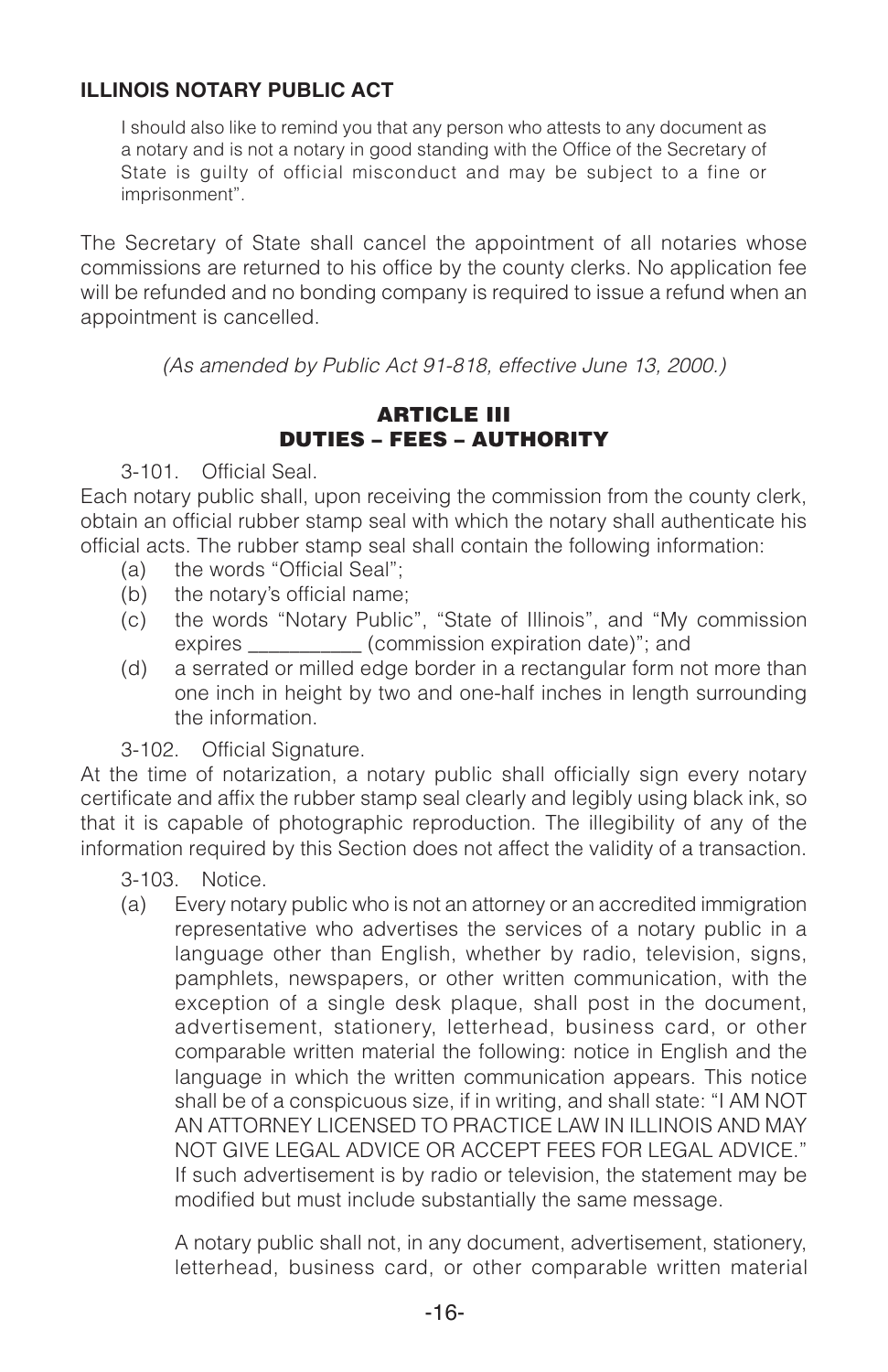describing the role of the notary public, literally translate from English into another language terms or titles including, but not limited to, notary public, notary, licensed, attorney, lawyer, or any other term that implies the person is an attorney. To illustrate, the word "notario" is prohibited under this provision.

Failure to follow the procedures in this Section shall result in a fine of \$1,000 for each written violation. The second violation shall result in suspension of notary authorization. The third violation shall result in permanent revocation of the commission of notary public. Violations shall not preempt or preclude additional appropriate civil or criminal penalties.

- (b) All notaries public required to comply with the provisions of subsection (a) shall prominently post at their place of business as recorded with the Secretary of State pursuant to Section 2-102 of this Act a schedule of fees established by law which a notary public may charge. The fee schedule shall be written in English and in the non-English language in which notary services were solicited and shall contain the disavowal of legal representation required above in subsection (a), unless such notice of disavowal is already prominently posted.
- (c) No notary public, agency or any other person who is not an attorney shall represent, hold themselves out or advertise that they are experts on immigration matters or provide any other assistance that requires legal analysis, legal judgment, or interpretation of the law unless they are a designated entity as defined pursuant to Section 245a.1 of Part 245a of the Code of Federal Regulations (8CFR 245a.1) or an entity accredited by the Board of Immigration Appeals.
- (d) Any person who aids, abets or otherwise induces another person to give false information concerning immigration status shall be guilty of a Class A misdemeanor for a first offense and a Class 3 felony for a second or subsequent offense committed within 5 years of a previous conviction for the same offense.

Any notary public who violates the provisions of this Section shall be guilty of official misconduct and subject to fine or imprisonment.

Nothing in this Section shall preclude any consumer of notary public services from pursuing other civil remedies available under the law.

- (e) No notary public who is not an attorney or an accredited representative shall accept payment in exchange for providing legal advice or any other assistance that requires legal analysis, legal judgment, or interpretation of the law.
- (f) Violation of subsection (e) is a business offense punishable by a fine of 3 times the amount received for services, or \$1,001 minimum, and restitution of the amount paid to the consumer. Nothing in this Section shall be construed to preempt nor preclude additional appropriate civil remedies or criminal charges available under law.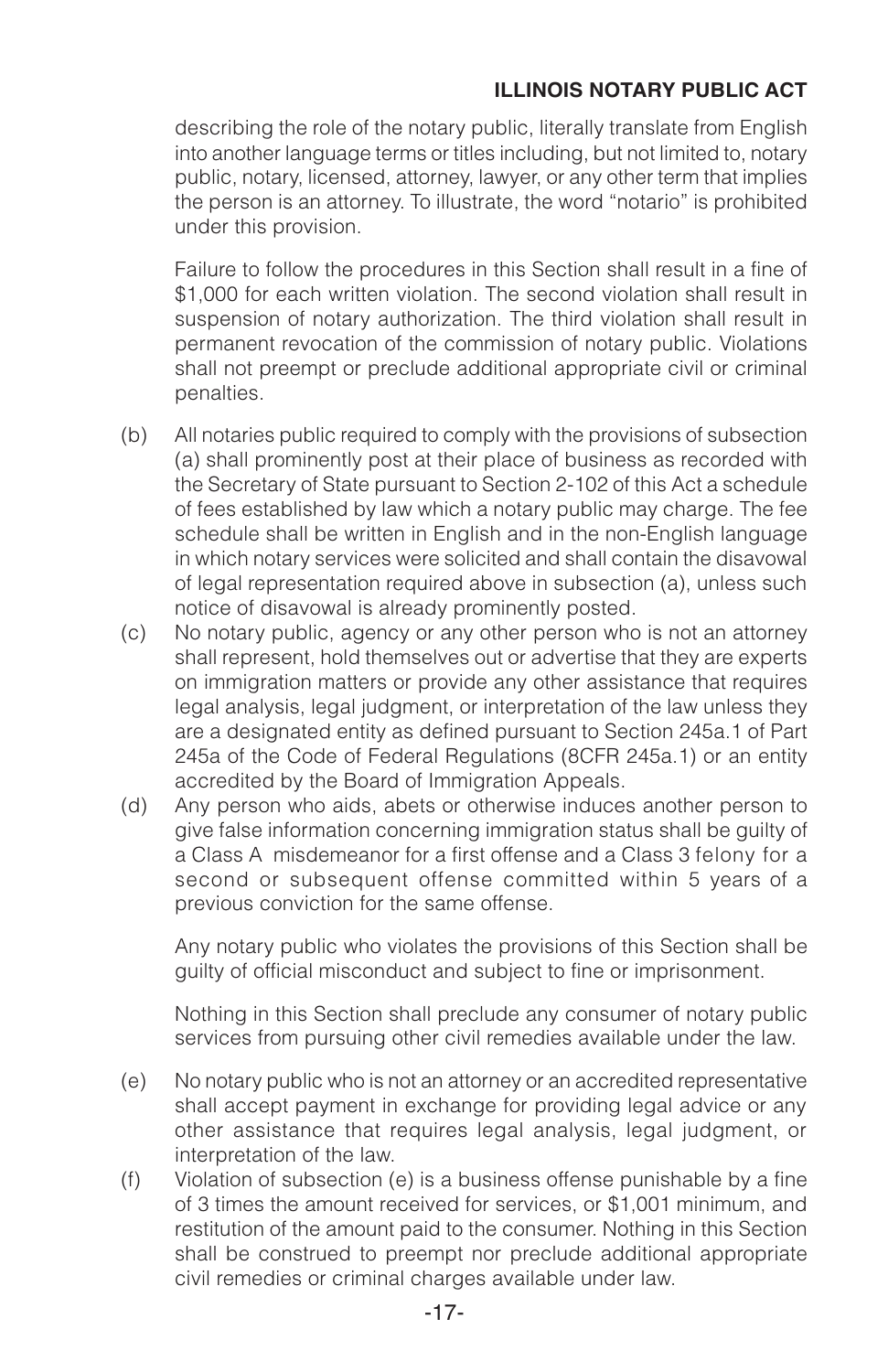(g) If a notary public of this State is convicted of 2 or more business offenses involving a violation of this Act within a 12-month period while commissioned, or of 3 or more business offenses involving a violation of this Act within a 5-year period regardless of being commissioned, the Secretary shall automatically revoke the notary public commission of that person on the date that the person's most recent business offense conviction is entered as a final judgment.

(As amended by Public Act 93-1001, effective August 23, 2004.)

- 3-104. Maximum Fee.
- (a) Except as provided in subsection (b) of this Section, the maximum fee in this State is \$1 for any notarial act performed.
- \*(b) Fees for a notary public, agency, or any other person who is not an attorney or an accredited representative filling out immigration forms shall be limited to the following:
	- \*(1) \$10 per form completion;
	- \*(2) \$10 per page for the translation of a non-English language into English where such translation is required for immigration forms;
	- \*(3) \$1 for notarizing;
	- \*(4) \$3 to execute any procedures necessary to obtain a document required to complete immigration forms; and
	- \*(5) A maximum of \$75 for one complete application.

Fees authorized under this subsection shall not include application fees required to be submitted with immigration applications.

Any person who violates the provisions of this subsection shall be guilty of a Class A misdemeanor for a first offense and a Class 3 felony for a second or subsequent offense committed within 5 years of a previous conviction for the same offense.

(c) Upon his own information or upon complaint of any person, the Attorney General or any State's Attorney, or their designee, may maintain an action for injunctive relief in the court against any notary public or any other person who violates the provisions of subsection (b) of this Section. These remedies are in addition to, and not in substitution for, other available remedies.

If the Attorney General or any State's Attorney fails to bring an action as provided pursuant to this subsection within 90 days of receipt of a complaint, any person may file a civil action to enforce the provisions of this subsection and maintain an action for injunctive relief.

(d) All notaries public must provide receipts and keep records for fees accepted for services provided. Failure to provide receipts and keep

*\_\_\_\_\_\_\_\_\_\_* \* Only those notaries who are "designated entities" by the Immigration and Naturalization Service may perform these duties and charge these fees.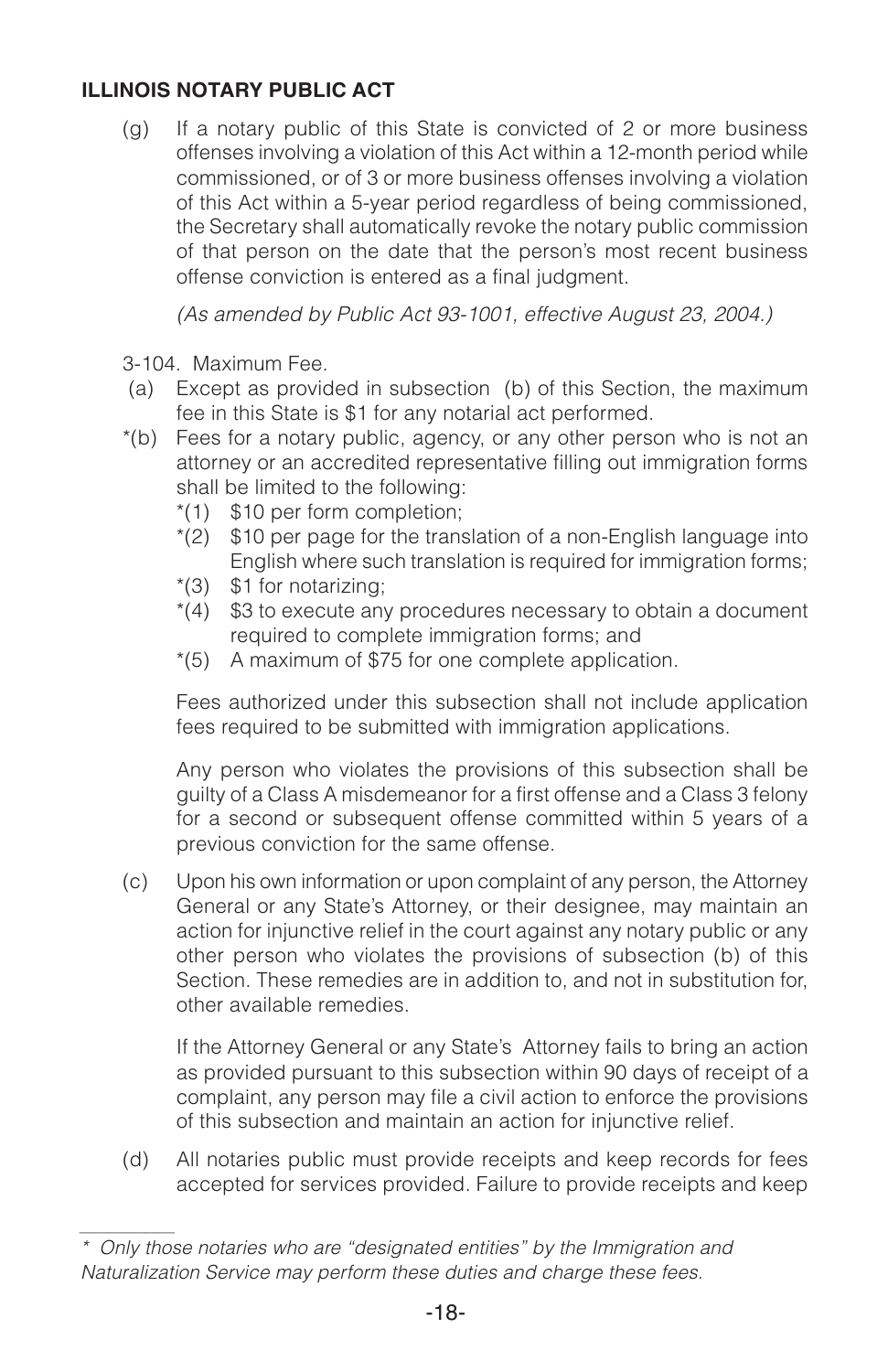records that can be presented as evidence of no wrongdoing shall be construed as a presumptive admission of allegations raised in complaints against the notary for violations related to accepting prohibited fees.

(As amended by Public Act 93-1001, effective August 23, 2004.)

#### 3-105. Authority.

A notary public shall have authority to perform notarial acts throughout the State so long as the notary resides in the same county in which the notary was commissioned or, if the notary is a resident of a state bordering Illinois, so long as the notary's principal place of work or principal place of business is in the same county in Illinois in which the notary was commissioned.

(As amended by Public Act 91-818, effective June 13, 2000.)

3-106. Certificate of Authority.

Upon the receipt of a written request, the notarized document, and a fee of \$2 payable to the Secretary of State or County Clerk, the Office of the Secretary of State or County Clerk shall provide a certificate of authority in substantially the following form:

| (Secretary of State or contract to a state of state or contract of $\sim$ | County                                                                              |
|---------------------------------------------------------------------------|-------------------------------------------------------------------------------------|
|                                                                           | Clerk) of the State of Illinois, which office is an office of record having a seal, |
|                                                                           | certify that (notary's name) by whom the                                            |
| foregoing or annexed document was notarized, was, on                      |                                                                                     |
|                                                                           | (insert date), appointed and commissioned a notary public in and for the            |
|                                                                           | State of Illinois and that as such, full faith and credit is and ought to be        |
|                                                                           | given to this notary's official attestations. In testimony whereof, I have affixed  |
| my signature and the seal of this office on                               | (insert date).                                                                      |
|                                                                           | (Secretary of State                                                                 |
| or                                                                        | County Clerk).                                                                      |

#### **ARTICLE IV CHANGE OF NAME OR MOVE FROM COUNTY**

4-101. Changes causing commission to cease to be in effect.

When any notary public legally changes his or her name or moves from the county in which he or she was commissioned or, if the notary public is a resident of a state bordering Illinois, no longer maintains a principal place of work or principal place of business in the same county in Illinois in which he or she was commissioned, the commission ceases to be in effect and should be returned to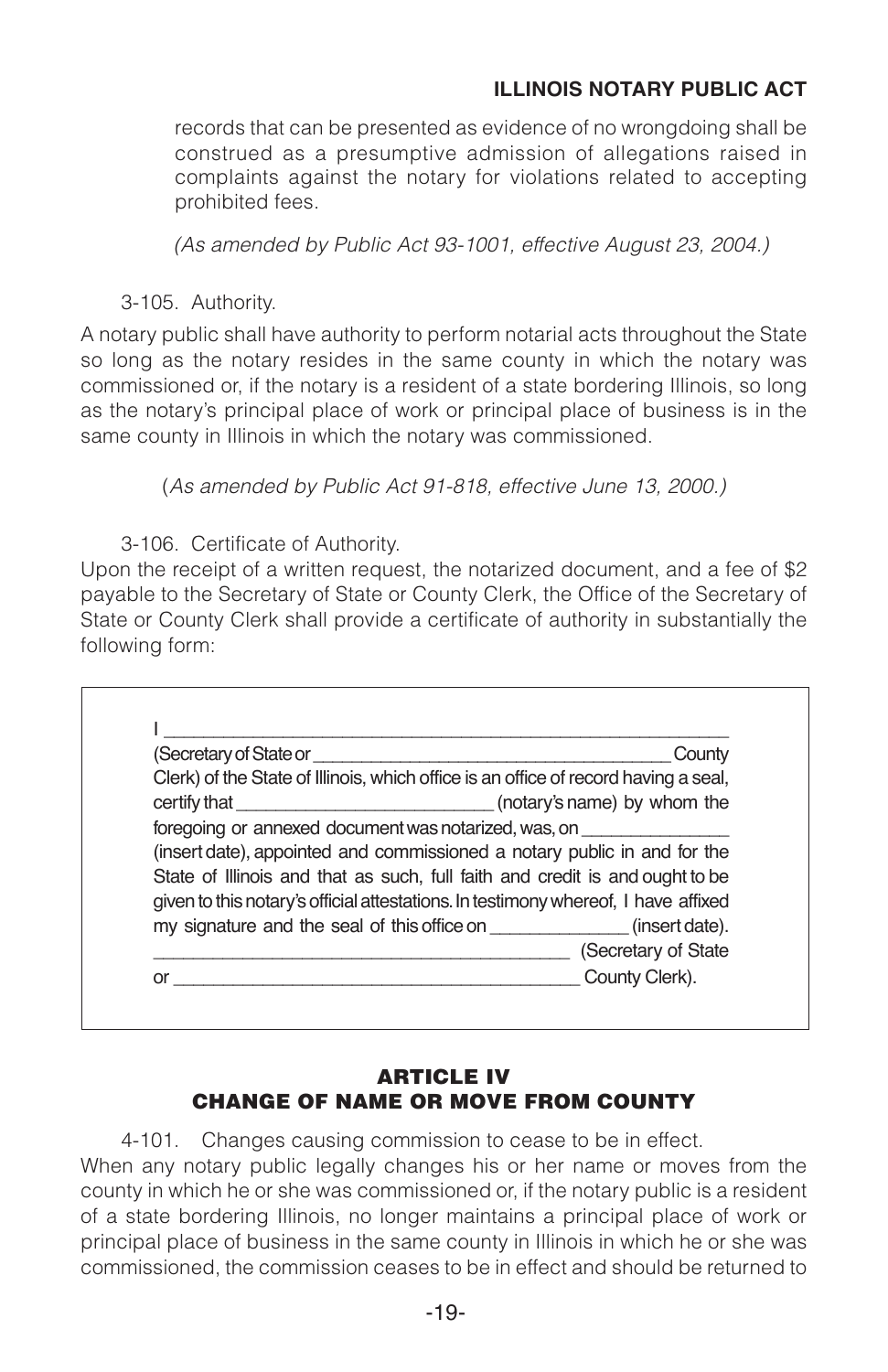the Secretary of State. These individuals who desire to again become a notary public must file a new application, bond, and oath with the Secretary of State.

(As amended by Public Act 91-818, effective June 13, 2000.)

#### **ARTICLE V REAPPOINTMENT AS A NOTARY PUBLIC**

5-101. Reappointment.

No person is automatically reappointed as a notary public. At least 60 days prior to the expiration of a commission the Secretary of State shall mail notice of the expiration date to the holder of a commission. Every notary public who is an applicant for reappointment shall comply with the provisions of Article II of this Act.

5-102. Solicitation to Purchase Bond.

No person shall solicit any notary public and offer to provide a surety bond more than 60 days in advance of the expiration date of the notary public's commission.

Nor shall any person solicit any applicant for a commission or reappointment thereof and offer to provide a surety bond for the notary commission unless any such solicitation specifically sets forth in bold face type not less than 1/4 inch in height the following: "WE ARE NOT ASSOCIATED WITH ANY STATE OR LOCAL GOVERNMENTAL AGENCY".

Whenever it shall appear to the Secretary of State that any person is engaged or is about to engage in any acts or practices which constitute or will constitute a violation of the provisions of this Section, the Secretary of State may, in his discretion, through the Attorney General, apply for an injunction, and, upon a proper showing, any circuit court shall have power to issue a permanent or temporary injunction or restraining order without bond to enforce the provisions of this Act, and either party to such suit shall have the right to prosecute an appeal from the order or judgment of the court.

Any person, association, corporation, or others who violate the provisions of this Section shall be guilty of a business offense and punishable by a fine of not less than \$500 for each offense.

### **ARTICLE VI NOTARIAL ACTS AND FORMS**

6-101. Definitions.

- (a) "Notarial act" means any act that a notary public of this State is authorized to perform and includes taking an acknowledgment, administering an oath or affirmation, taking a verification upon oath or affirmation, and witnessing or attesting a signature.
- (b) "Acknowledgment" means a declaration by a person that the person has executed an instrument for the purposes stated therein and, if the instrument is executed in a representative capacity, that the person signed the instrument with proper authority and executed it as the act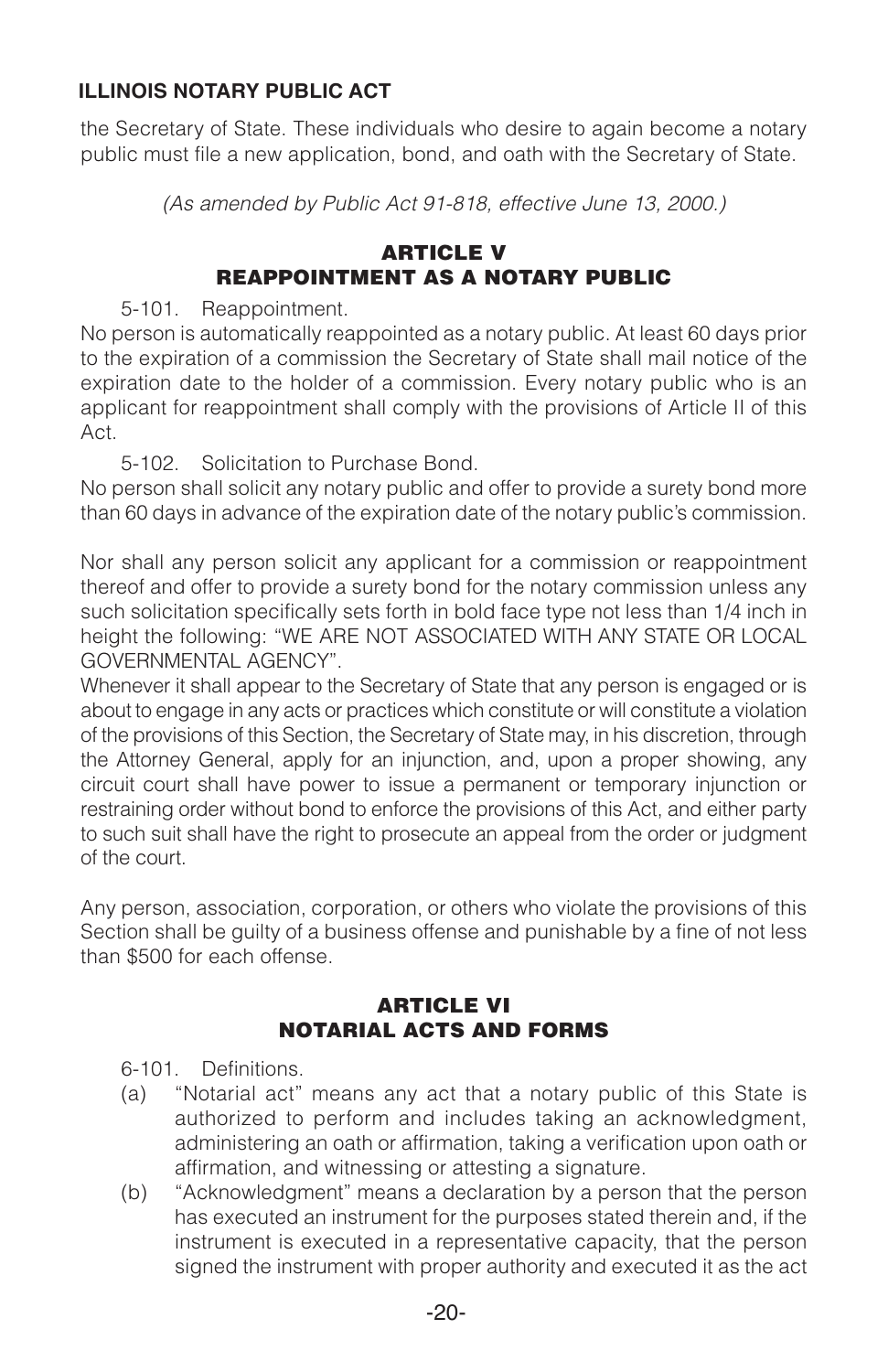of the person or entity represented and identified therein.

- (c) "Verification upon oath or affirmation" means a declaration that a statement is true made by a person upon oath or affirmation.
- (d) "In a representative capacity" means:
	- (1) for and on behalf of a corporation, partnership, trust, or other entity, as an authorized officer, agent, partner, trustee, or other representative;
	- (2) as a public officer, personal representative, guardian, or other representative, in the capacity recited in the instrument;
	- (3) as an attorney in fact for a principal; or
	- (4) in any other capacity as an authorized representative of another.

6-102. Notarial Acts.

- (a) In taking an acknowledgment, the notary public must determine, either from personal knowledge or from satisfactory evidence, that the person appearing before the notary and making the acknowledgment is the person whose true signature is on the instrument.
- (b) In taking a verification upon oath or affirmation, the notary public must determine, either from personal knowledge or from satisfactory evidence, that the person appearing before the notary and making the verification is the person whose true signature is on the statement verified.
- (c) In witnessing or attesting a signature, the notary public must determine, either from personal knowledge or from satisfactory evidence, that the signature is that of the person appearing before the notary and named therein.
- (d) A notary public has satisfactory evidence that a person is the person whose true signature is on a document if that person:
	- (1) is personally known to the notary;
	- (2) is identified upon the oath or affirmation of a credible witness personally known to the notary; or
	- (3) is identified on the basis of identification documents.

6-103. Certificate of Notarial Acts.

- (a) A notarial act must be evidenced by a certificate signed and dated by the notary public. The certificate must include identification of the jurisdiction in which the notarial act is performed and the official seal of office.
- (b) A certificate of a notarial act is sufficient if it meets the requirements of subsection (a) and it:
	- (1) is in the short form set forth in Section 6-105;
	- (2) is in a form otherwise prescribed by the law of this State; or
	- (3) sets forth the actions of the notary public and those are sufficient to meet the requirements of the designated notarial act.
- 6-104. Acts Prohibited.
- (a) A notary public shall not use any name or initial in signing certificates other than that by which the notary was commissioned.
- (b) A notary public shall not acknowledge any instrument in which the notary's name appears as a party to the transaction.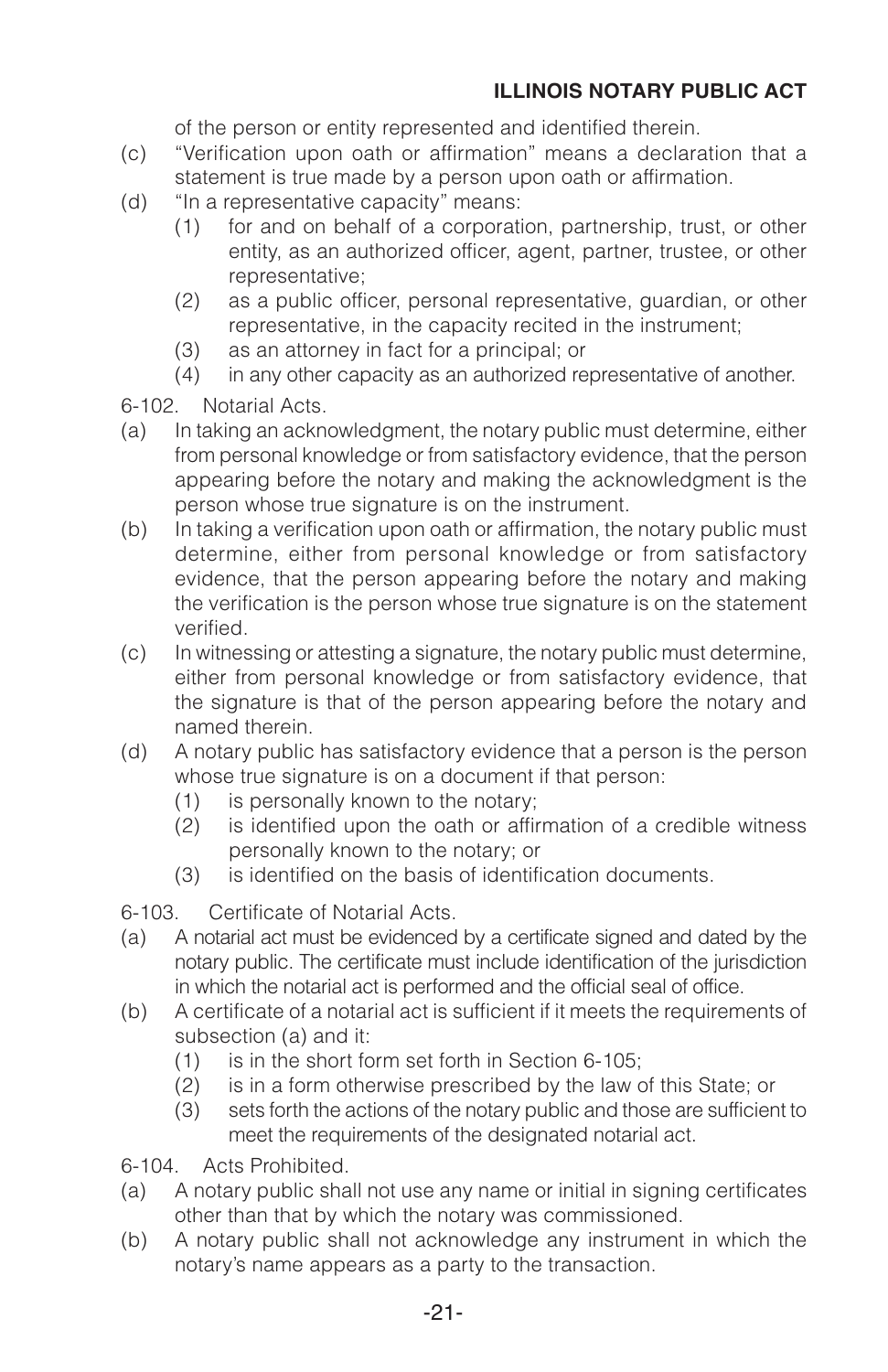- (c) A notary public shall not affix his signature to a blank form of affidavit or certificate of acknowledgment and deliver that form to another person with intent that it be used as an affidavit or acknowledgment.
- (d) A notary public shall not take the acknowledgment of or administer an oath to any person whom the notary actually knows to have been adjudged mentally ill by a court of competent jurisdiction and who has not been restored to mental health as a matter of record.
- (e) A notary public shall not take the acknowledgment of any person who is blind until the notary has read the instrument to such person.
- (f) A notary public shall not take the acknowledgment of any person who does not speak or understand the English language, unless the nature and effect of the instrument to be notarized is translated into a language, which the person does understand.
- (g) A notary public shall not change anything in a written instrument after it has been signed by anyone.
- (h) No notary public shall be authorized to prepare any legal instrument, or fill in the blanks of an instrument, other than a notary certificate; however, this prohibition shall not prohibit an attorney, who is also a notary public, from performing notarial acts for any documents prepared by that attorney.
- (i) If a notary public accepts or receives any money from any one to whom an oath has been administered or on behalf of whom an acknowledgment has been taken for the purpose of transmitting or forwarding such money to another and willfully fails to transmit or forward such money promptly, the notary is personally liable for any loss sustained because of such failure. The person or persons damaged by such failure may bring an action to recover damages, together with interest and reasonable attorney fees, against such notary public or his bondsmen.

(As amended by Public Act 85-421, effective January 1, 1988.)

6-105. Short Forms.

The following short form certificates of notarial acts are sufficient for the purposes indicated.

(a) For an acknowledgment in an individual capacity:

| State of the state of the state of the state of the state of the state of the state of the state of the state o |                                                                |
|-----------------------------------------------------------------------------------------------------------------|----------------------------------------------------------------|
| County of _                                                                                                     | This instrument was acknowledged before me on ______<br>(date) |
|                                                                                                                 | (name/s of person/s.)                                          |
|                                                                                                                 |                                                                |
|                                                                                                                 | (Signature of Notary Public)                                   |
| 'Seal'                                                                                                          |                                                                |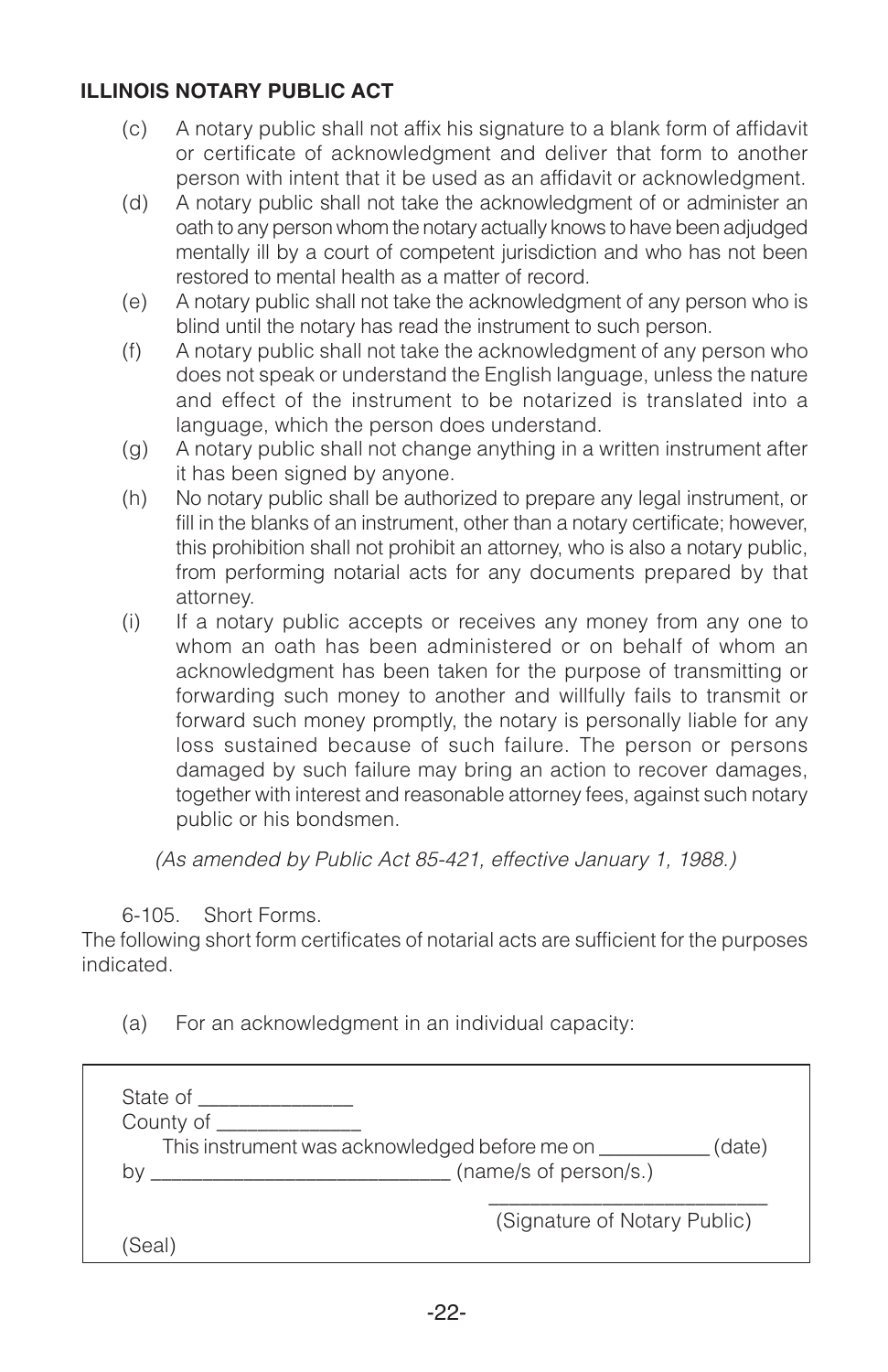(b) For an acknowledgment in a representative capacity:

| County of _____                          |                                                                 |
|------------------------------------------|-----------------------------------------------------------------|
|                                          | This instrument was acknowledged before me on ___________(date) |
| b٧                                       | (name/s of person/s) as                                         |
|                                          | (type of authority, e.g., officer,                              |
|                                          | trustee, etc.) of (name of party on                             |
| behalf of whom instrument was executed). |                                                                 |
|                                          | (Signature of Notary Public)                                    |
| Seal                                     |                                                                 |

(c) For a verification upon oath or affirmation:

| State of<br>County of |                                                                                                    |
|-----------------------|----------------------------------------------------------------------------------------------------|
|                       | Signed and sworn (or affirmed) to before me on (date) by<br>(name/s of person/s making statement). |
| 'Seal)                | (Signature of Notary Public)                                                                       |

(d) For witnessing or attesting a signature:

| State of <b>State</b><br>County of ________   |  |
|-----------------------------------------------|--|
| Signed and attested before me on<br>(date) by |  |
| (name/s of person/s).                         |  |
|                                               |  |
| (Signature of Notary Public)                  |  |
| (Seal)                                        |  |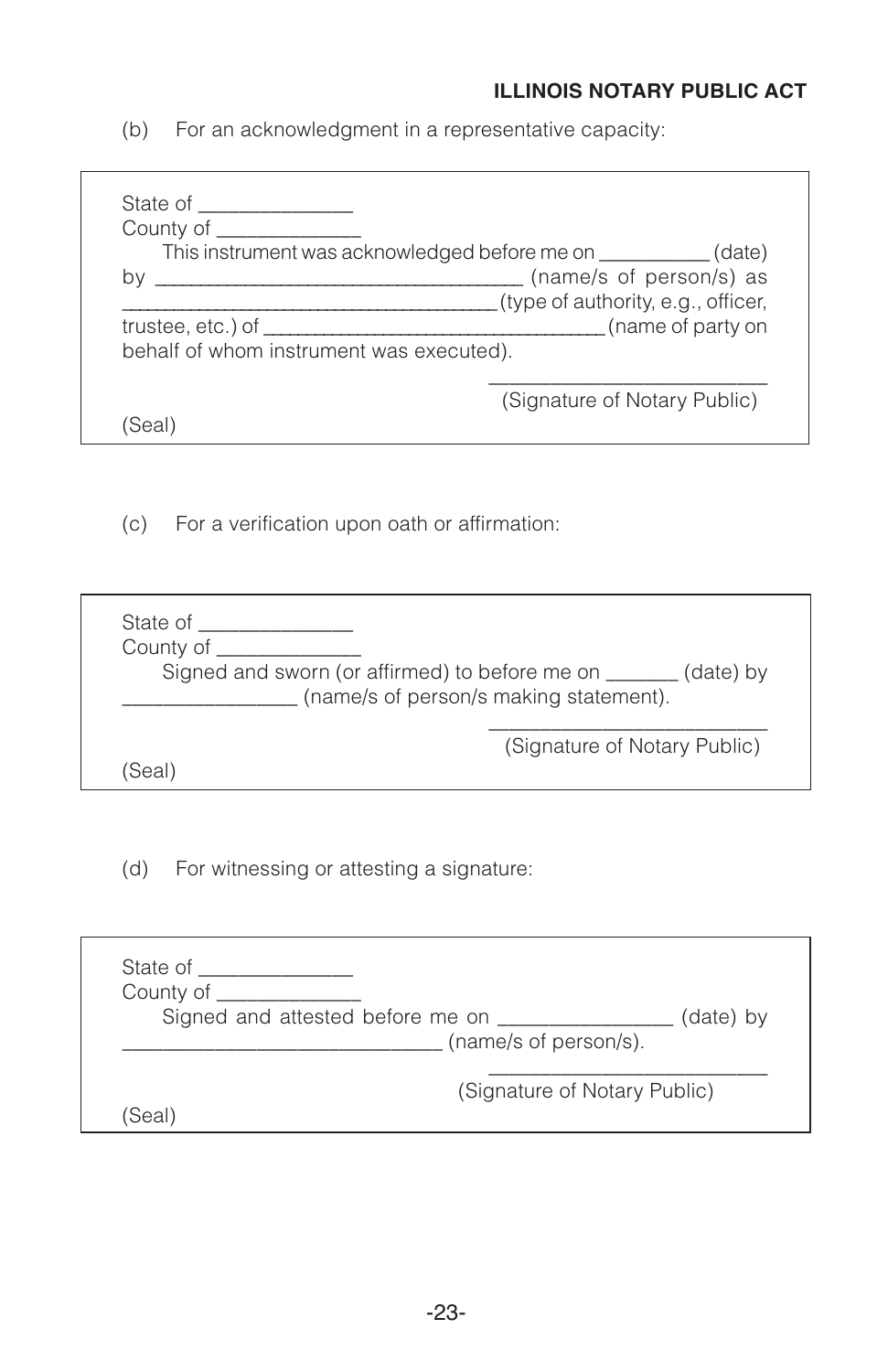# **ARTICLE VII LIABILITY AND REVOCATION**

7-101. Liability of Notary and Surety.

A notary public and the surety on the notary's bond are liable to the persons involved for all damages caused by the notary's official misconduct.

7-102. Liability of Employer of Notary.

The employer of a notary public is also liable to the persons involved for all damages caused by the notary's official misconduct, if:

- (a) the notary public was acting within the scope of the notary's employment at the time the notary engaged in the official misconduct; and
- (b) the employer consented to the notary public's official misconduct.
- 7-103. Cause of Damages.

It is not essential to a recovery of damages that a notary's official misconduct be the only cause of the damages.

7-104. Official Misconduct Defined.

The term "official misconduct" generally means the wrongful exercise of a power or the wrongful performance of a duty and is fully defined in Section 33-3 of the Criminal Code of 1961. The term "wrongful" as used in the definition of official misconduct means unauthorized, unlawful, abusive, negligent, reckless, or injurious.

(As amended by Public Act 85-293, effective September 8, 1987.)

7-105. Official Misconduct.

- (a) A notary public who knowingly and willfully commits any official misconduct is guilty of a Class A misdemeanor.
- (b) A notary public who recklessly or negligently commits any official misconduct is guilty of a Class B misdemeanor.

7-106. Willful Impersonation.

Any person who acts as, or otherwise willfully impersonates, a notary public while not lawfully appointed and commissioned to perform notarial acts is guilty of a Class A misdemeanor.

7-107. Wrongful Possession.

Any person who unlawfully possesses a notary's official seal is guilty of a misdemeanor and punishable upon conviction by a fine not exceeding \$1,000.

7-108. Revocation of Commission.

The Secretary of State may revoke the commission of any notary public who, during the current term of appointment:

(a) submits an application for commission and appointment as a notary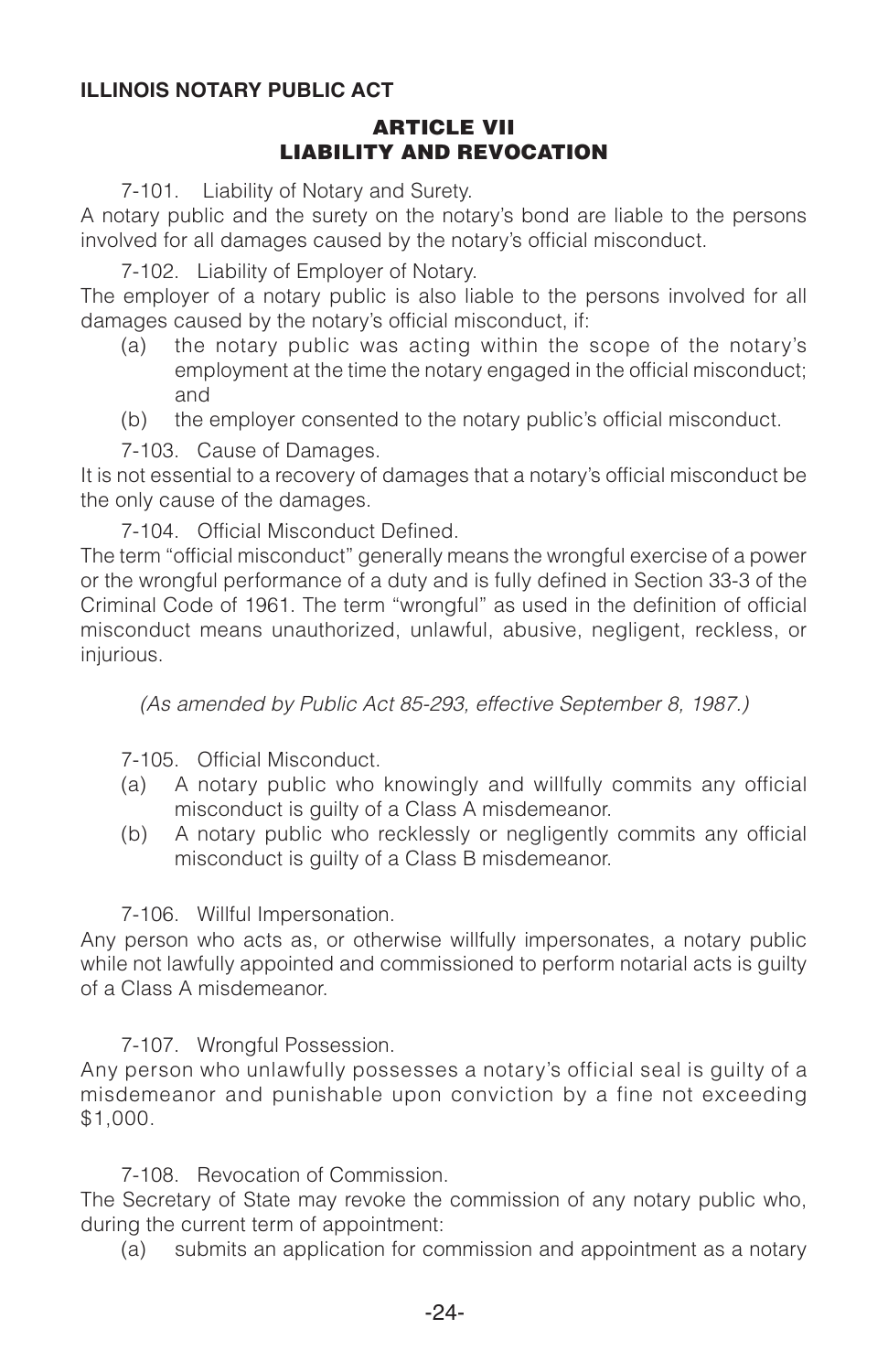public which contains substantial and material misstatement or omission of fact; or

(b) is convicted of any felony, or official misconduct under this Act.

7-109. Action for Injunction, Unauthorized Practice of Law.

Upon his own information or upon complaint of any person, the Attorney General or any State's Attorney, or their designee, may maintain an action for injunctive relief in the circuit court against any notary public who renders, offers to render, or holds himself or herself out as rendering any service constituting the unauthorized practice of the law. Any organized bar association in this State may intervene in the action, at any stage of the proceeding, for good cause shown. The action may also be maintained by an organized bar association in this State. These remedies are in addition to, and not in substitution for, other available remedies.

# **COMMON ERRORS AND CAUSES FOR PROCESSING DELAYS**

# **APPLICATION FOR COMMISSION AS A NOTARY PUBLIC**

The applicant is responsible for the completion and accuracy of the information on the notary public application and bond. The following are the most common errors made when completing the application, which result in a delay in processing time:

• Not completing the home address information, including apartment number, ZIP code, and county information.

- Listing the employer's address instead of the applicant's residential address in Section One of the application.
- Not providing previous notary information.

• Every applicant must complete a notarial oath in which his or her signature must be notarized by another Illinois notary public. The notary performing the notarization must affix his or her seal, which is required to contain the following accurate information:

- ✓ The exact name under which the notary is commissioned;
- ✓ The correct commission expiration date;
- ✓ The notary's signature must match the name under which he or she is commissioned.

• All signatures on the application must be original. The use of signature stamps is unacceptable.

• All applicants are required to obtain and submit a \$5,000 Illinois Notary Public Bond. Do not submit your Errors and Omissions Policy, or your application for a surety bond, as these are not acceptable to satisfy the bond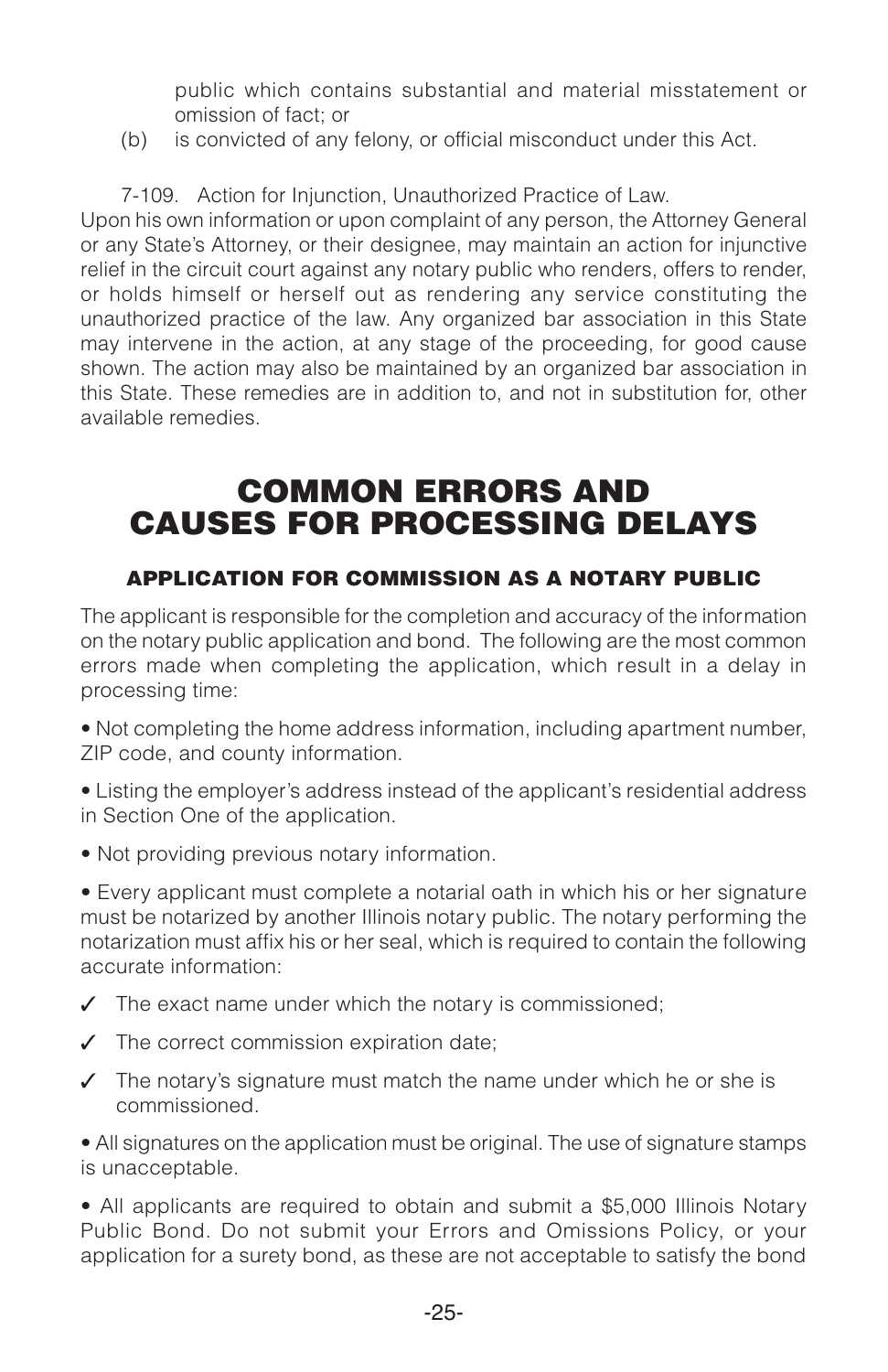requirement. It is important that the applicant sign his or her surety bond. An authorized representative of the surety company must also sign the bond and affix their corporate seal. It is recommended that you submit a power of attorney with your surety bond.

- This office will only process original documents. A copy of the bond and/ or application will be returned to the applicant.
- The applicant must include the \$10 filing fee with their application.
- Applications submitted more than six months before your current commission expires will not be accepted.

• Submitting an application that is handwritten with illegible handwriting may result in delays or mistakes when processing. Please be sure to type your application or print legibly.

#### **REMINDERS FOR COMPLETING YOUR NOTARY APPOINTMENT AS AN ILLINOIS NOTARY PUBLIC**

- **•** Complete your notary application with the name you would like to appear on your certificate. Please understand that all notarizations will need to be performed using this name.
- **•** The Secretary of State determines the effective date of your commission, not the bonding company.
- **•** Notify your bonding company of the effective date of your commission after you have registered with the county clerk. This bond will expire when your commission does.
- **•** Your commission is not complete until you register the appointment with the county clerk's office.
- **•** Do not purchase your notary public seal until you have received your notary commission from the county clerk's office.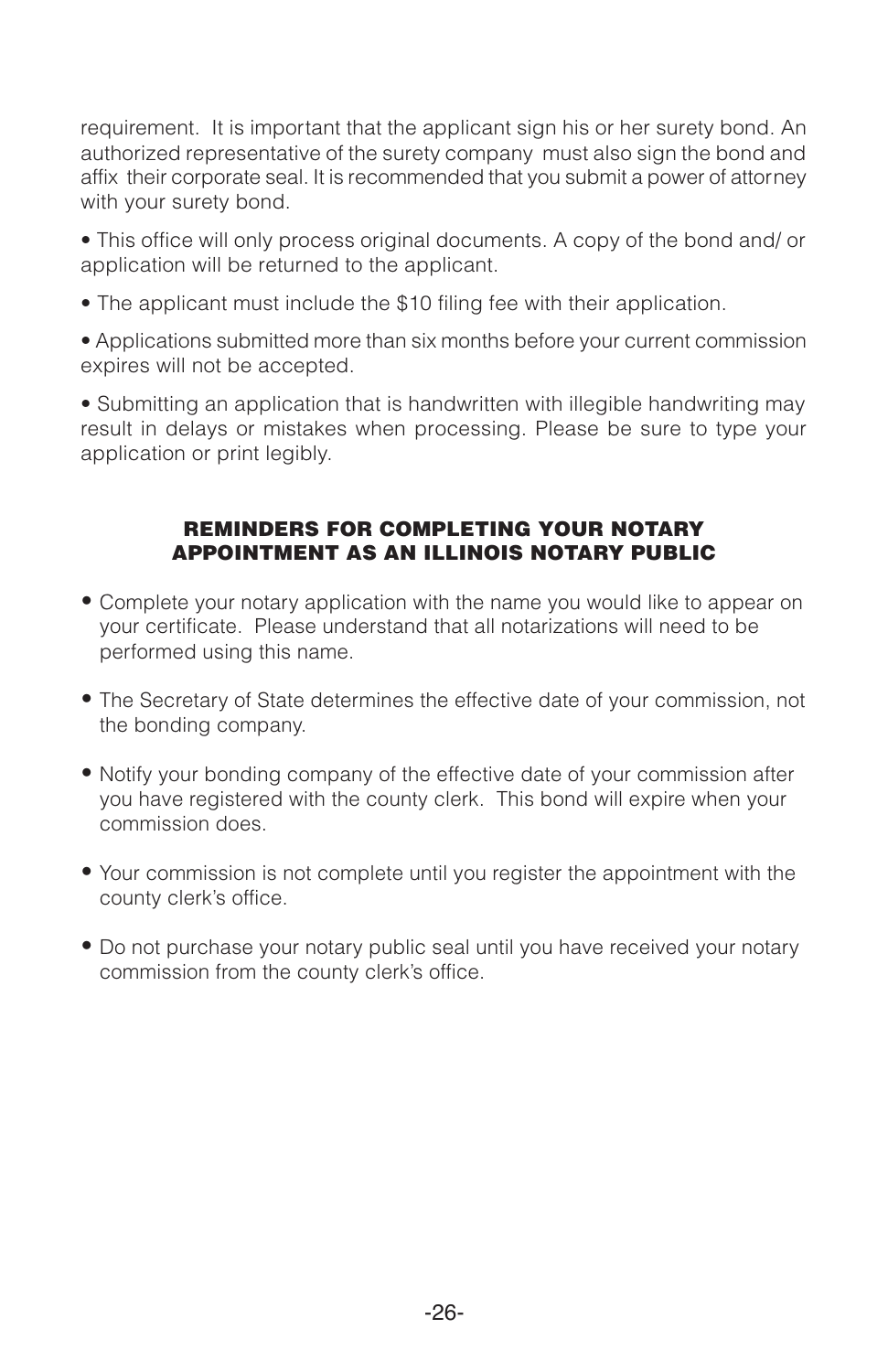# **QUESTIONS ABOUT THE APPOINTMENT PROCEDURE**

### **How do I renew my notary appointment?**

There is no automatic reappointment in Illinois. You will be notified by the Secretary of State approximately 60 days prior to the date your appointment expires. A preprinted application and bond form will be enclosed with the notification if you wish to apply for appointment for another term.

### **I have mailed a notary application and bond to the Secretary of State. When may I begin notarizing documents?**

An appointed notary public may begin notarizing documents when his or her commission has been recorded with the county clerk and he or she has obtained an official notary public seal.

#### **Should I accept a notary certificate from the county clerk that contains errors?**

No, return the certificate to the county clerk detailing the error and request a corrected certificate.

#### **How do I report a change in my home or work address or my name while I am serving as a notary public?**

If you move or change employers and your new residence or place of employment is within the boundaries of the county from which you were appointed, you merely report the change of address to the Secretary of State. However, if you move out of the county, or if you are a non-resident notary who changes employment to another county, you must resign your commission. Resignations should be submitted to the Secretary of State. You can then apply for a new appointment.

#### **When does a notary's commission officially expire?**

A notary public receives a four-year appointment. A notary's commission expires at midnight of the expiration date of the appointment.

#### **My notary commission will soon expire, I have received a notice from a "Notary Association" with instructions on how to apply for reappointment. What is this association? I thought notary applications were approved by the Secretary of State.**

There are several groups operating in Illinois under the name of "notary association," "agency" or "company." They are private organizations and *are not* officially associated with any government agency. These organizations offer assistance to notaries, sell notary seals, and provide the \$5,000 notary bond for a fee. Solicitations from these groups are required to contain the following statement: "WE ARE NOT ASSOCIATED WITH ANY STATE OR LOCAL GOVERNMENTAL AGENCY." Only you can decide where to purchase your surety bond. You can purchase a bond from most insurance companies, or you may want to purchase a bond from one of the notary associations or agencies. The Secretary of State does not make any recommendations.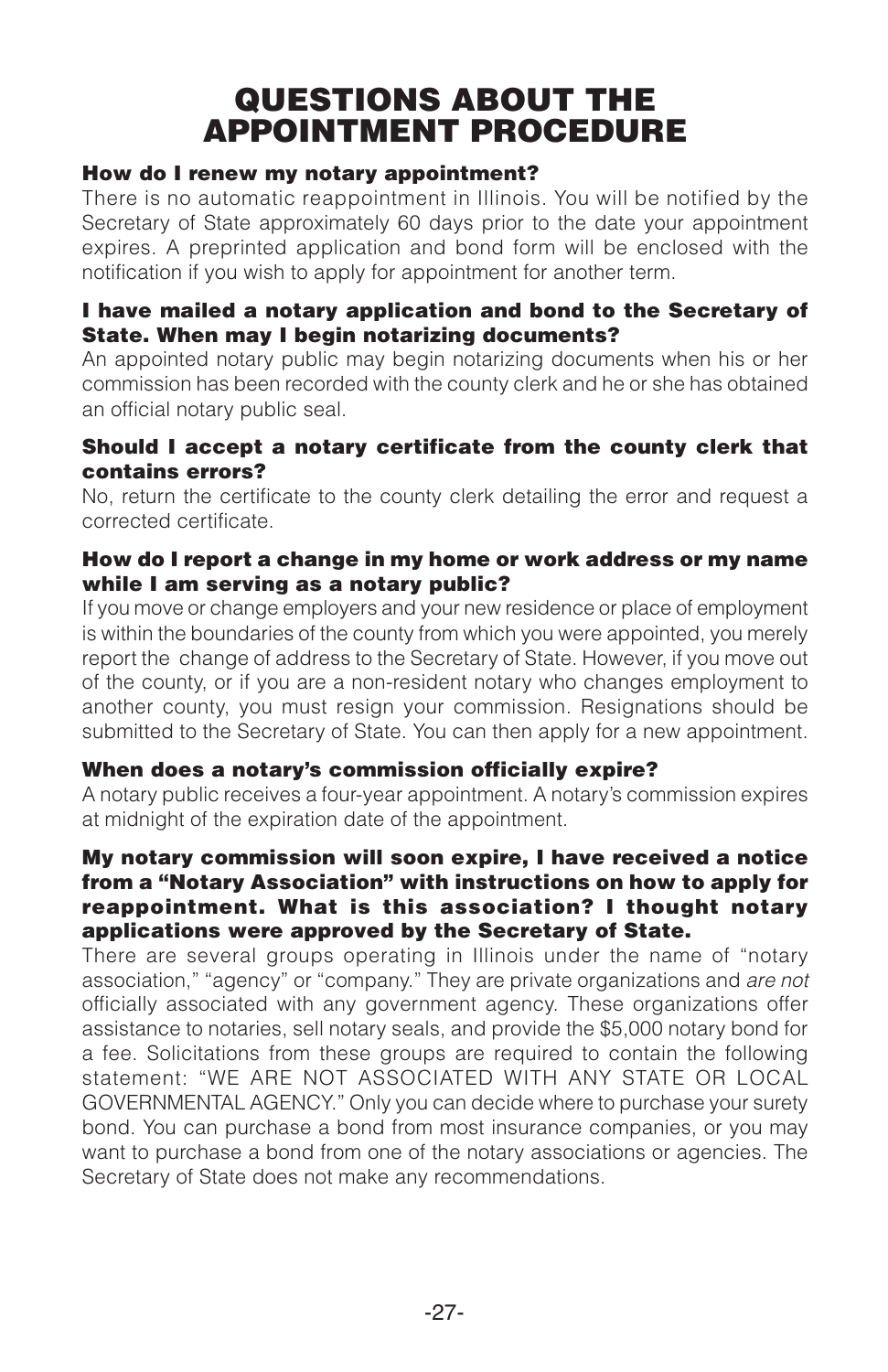### **QUESTIONS ABOUT THE APPOINTMENT PROCEDURE**

### **If my notary appointment has expired and I have applied for a new appointment, may I continue to notarize documents?**

No. There is no grace period for a notary public once his or her appointment has expired. You may not perform notarial acts until you have recorded your new appointment with the county clerk and have obtained a new seal containing the date that your new term of office expires.

### **I would like to return to my maiden name. What does this involve?**

A person who changes his or her name must resign his or her commission and apply for a new appointment.

#### **What information is required when requesting that a commission be cancelled?**

A written request should contain 1) the name under which the commission was issued; 2) the commission number; 3) reason for the cancellation and any supporting documents; 4) home address and telephone number; 5) signature of the notary requesting cancellation; and 6) the date the request was made.

#### **Where do I submit my resignation as a notary?**

Resignations should be submitted to: Secretary of State, Index Department, 111 E. Monroe St., Springfield, IL 62756.

# **YOUR NOTARY SEAL**

- If you ordered your seal from a stamp or bonding company, verify the information against your notary certificate to ensure accuracy.
- The Notary Act requires that the expiration date is imprinted on the seal. This date may not be handwritten.
- Notary seals are required to have a serrated or milled edge border.
- Black is the only acceptable ink color for a notary seal.

# **PERFORMING NOTARIZATIONS IN ILLINOIS**

• Always perform any notarization with the name that is listed on your notary certificate.

Example: If a notary is commissioned as John M. Doe, that is the name that must appear on his stamp, and he must sign his name that way. Signing as J. M. Doe or using any other variation is not acceptable.

- Do not imprint your seal over your signature in a notarization. All information must be legible.
- All notarizations in the State of Illinois must contain the proper notary certificate wording, which includes State and County of venue, the date, notarial wording, notary signature as commissioned, and the imprint of the notary seal. Please refer to page 8 of this handbook.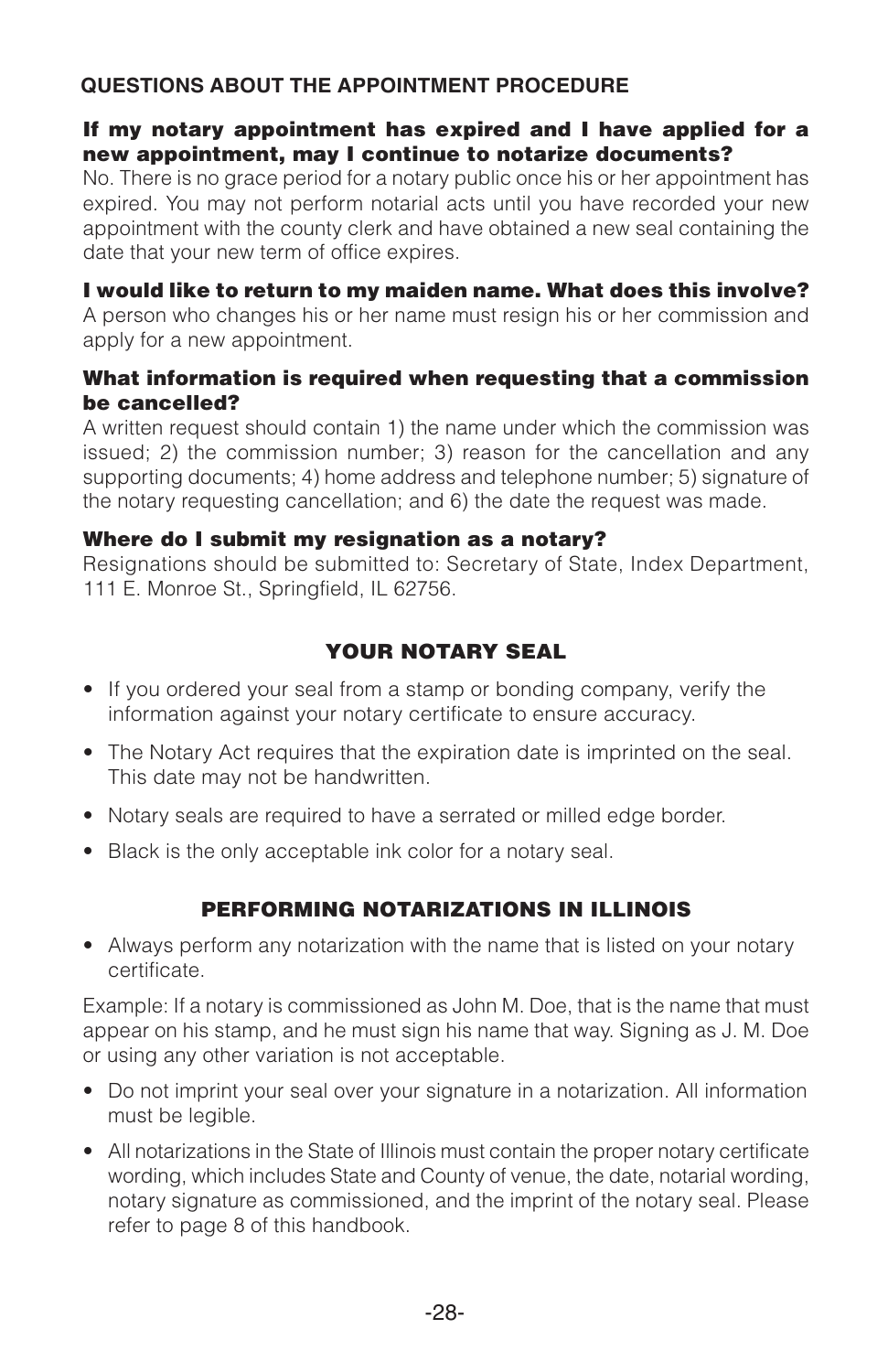# **QUESTIONS ABOUT PERFORMING NOTARIZATIONS**

#### **May I notarize my own signature and/or the signatures of my spouse, children and other relatives?**

A notary public may not notarize his or her own signature and may not notarize any document in which the notary's name appears as a party to the transaction. A notary may notarize the signature of his or her spouse, children and other relatives.

### **May I notarize documents that originate out of state?**

Yes, as long as you perform the notarial act in Illinois and the notarial certificate indicates "State of Illinois, County of \_\_\_\_\_\_\_\_\_\_\_\_\_\_\_\_\_\_\_\_\_\_\_" to identify the jurisdiction in which the notarial act took place.

### **May I notarize documents only in my own county?**

An Illinois notary public has the authority to act throughout the state if he or she is residing in the county from which he or she was appointed. The county in which the notarial act takes place should be inserted in the notarial certificate.

#### **May I notarize documents when I am physically outside the State of Illinois?**

No. An Illinois notary public has the authority to perform notarial acts only while in the State of Illinois.

#### **Should I charge a fee for my services as a notary public?**

The law does not require that you charge a fee. However, the maximum fee allowed is \$1.

#### **May I notarize documents that I will be signing as an officer on behalf of a corporation?**

No. You may never notarize your own signature, whether you are signing for yourself or for a corporation.

#### **How does a notary identify a signer?**

A notary has satisfactory evidence if the person (1) is personally known to the notary; (2) is identified by a credible witness personally known to the notary; or (3) is identified on the basis of identification documents. Proper identification should include a photograph and a signature on a reliable identification card, such as a driver's license.

#### **Must the person sign the document in my presence?**

If the document requires an oath (for example, the certificate reads "signed and sworn/affirmed before me. . . ."), then an oath or affirmation must be administered to the person, and the person must sign the document in your presence. If the document requires acknowledgment, it is sufficient for the person to appear before you and acknowledge execution of the document. Never notarize an unsigned document. You may not take an acknowledgment because someone else assures you that the signature is genuine. You may not take an acknowledgment even when you recognize the signer's signature unless that person appears before you.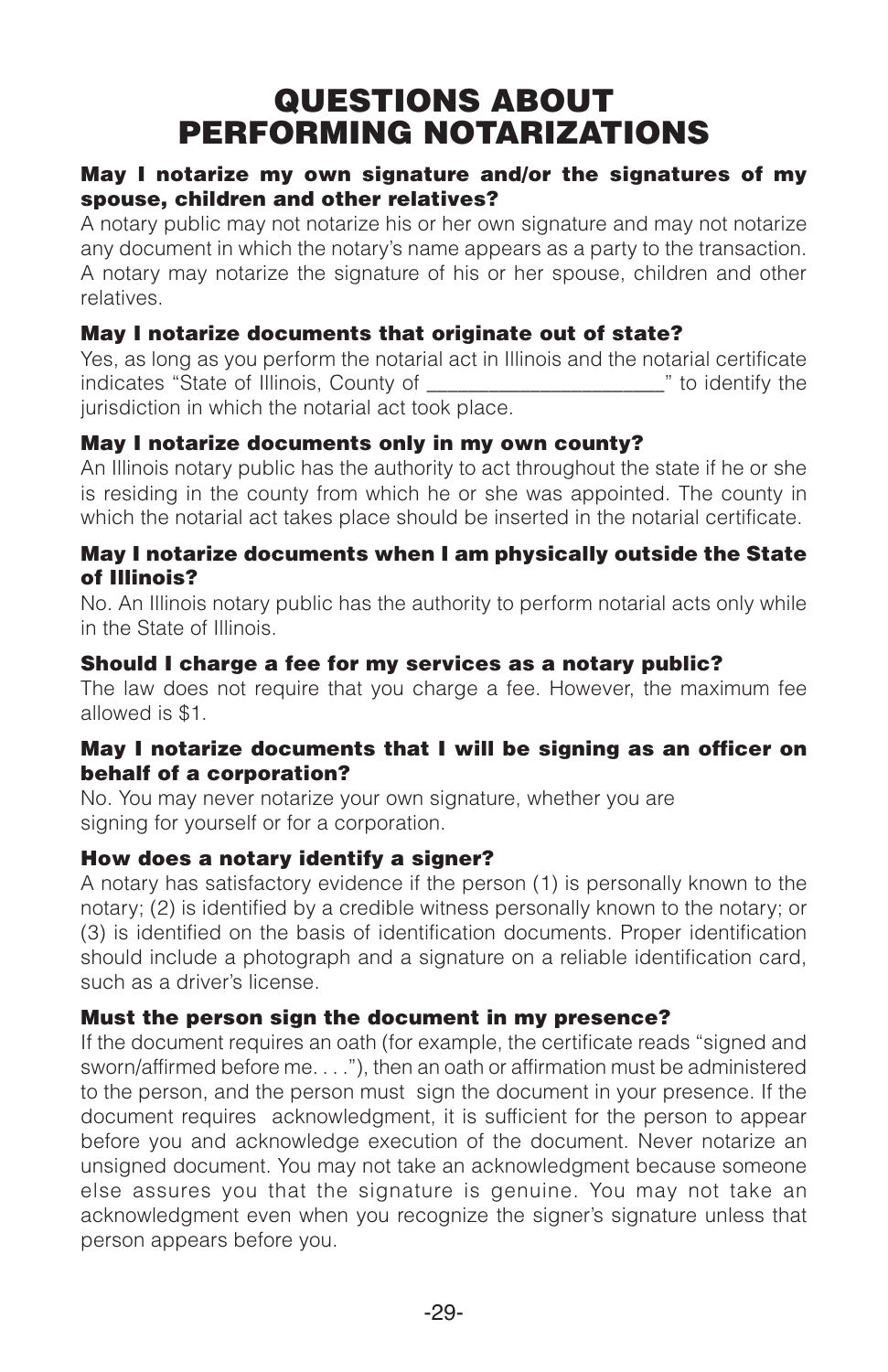#### **QUESTIONS ABOUT PERFORMING NOTARIZATIONS**

#### **What should I do when a person for whom I have performed a notarial act requests proof that I am a notary?**

Occasionally, a "Certificate of Authority" is required to be attached to a document that has been notarized, particularly when that document is being sent out of state. This certificate is proof that the notary was a commissioned notary on the date that the document was notarized. A "Certificate of Authority" may be obtained from the county clerk of the county in which your appointment is recorded or from the Secretary of State's office. It is not your responsibility, however, to obtain the certificate for the person. That person should contact the county clerk or the Secretary of State for information.

#### **May notaries use rubber stamp signatures?**

No. Notaries may not use facsimile signature stamps in signing his or her official certificates. A signature must be written in ink as commissioned. In addition, a facsimile signature may not be notarized.

# **NOTARIZATION PROCEDURES/RULES**

#### **Should I keep a log book of any actions as a notary?**

There is no requirement in Illinois that a notary public keep a log book or journal. However, a notary may keep a journal for his or her own record keeping.

#### **What are the most common errors or omissions made by notaries?**

(1) Failing to properly identify a person; (2) failing to administer an oath or affirmation (if required); and (3) failing to affix the notary seal.

#### **Can a notary give legal advice or prepare legal documents?**

No. A notary does not have this authority, unless he or she is also an attorney.

#### **Can a notary give advice on immigration or fill out immigration forms?**

No. According to federal law, no person, unless an attorney, shall fill out legalization forms or applications related to the Immigration Reform and Control Act of 1986 unless he or she has been authorized to do so by the Immigration and Naturalization Service or the Board of Immigration Appeals.

#### **Is a notary responsible for the truth or accuracy of a document?**

No. The main purpose of notarization is to compel truthfulness by the signer. Notaries have no authority to and are not required to verify the truth or accuracy of any document.

#### **What should be done with the notary stamp if a commission terminates through revocation, resignation or death?**

The notary, or the notary's heirs, should destroy or deface the seal so that it may not be misused.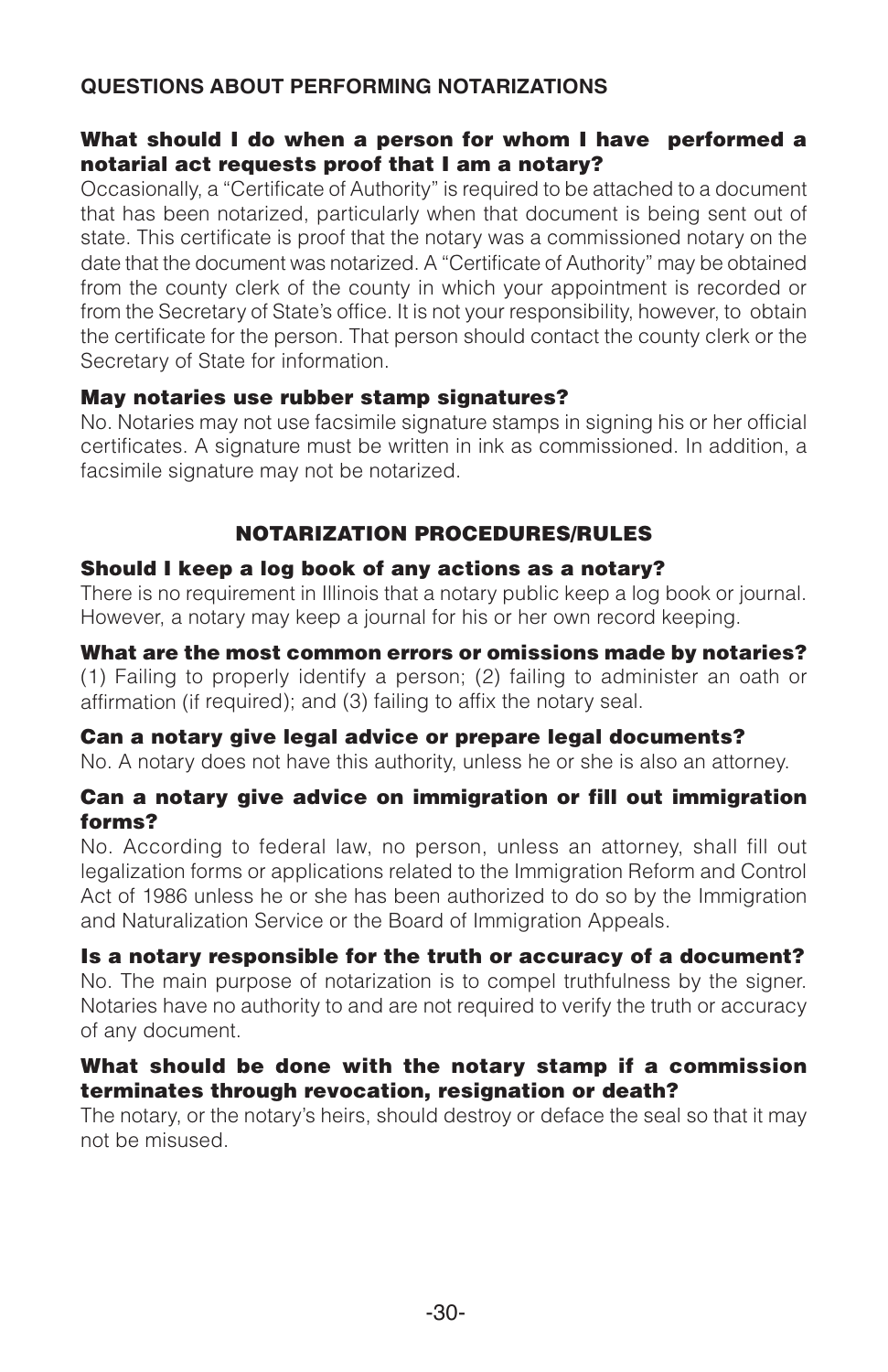### **QUESTIONS ABOUT PERFORMING NOTARIZATIONS**

#### **May a blank document be notarized?**

Never notarize a blank or incomplete document. If a signer indicates that certain spaces in a document are to be left blank because they don't apply, suggest that he or she line through the spaces or write "Not Applicable." This protects the signer from later unauthorized insertions, and it may prevent the notary from having to appear as a witness in a lawsuit.

#### **Is notarization required by law?**

In many cases, yes. Some documents must be acknowledged before a notary, and other documents must be signed under oath to be effective. It is not a notary's duty to prepare the document, only to perform the notarial act and complete the notarial certificate.

# **NON-RESIDENT COMMISSIONS**

#### **I am a notary working in Illinois; however, we just moved across the state line into another state. May I continue to notarize when I am working at my job, which is in the State of Illinois?**

No. Because you have moved out of state, you must resign your in-state notary commission. You must then reapply for a non-resident notary appointment, if you are eligible. Please refer to page 4 of this handbook.

#### **When does a non-resident commission expire?**

A non-resident commission is valid for one year from the effective date of the appointment.

#### **How do I obtain an application to be commissioned as a nonresident notary?**

You must contact the Index Department at 217-782-7017 to request a non-resident applicant packet.

#### **How do I report a change in my employer's address?**

If the change is within the county in which you are commissioned you must send a change of address to the Index Department in writing. However, if the new address is in a different county, you must resign your commission and re-apply.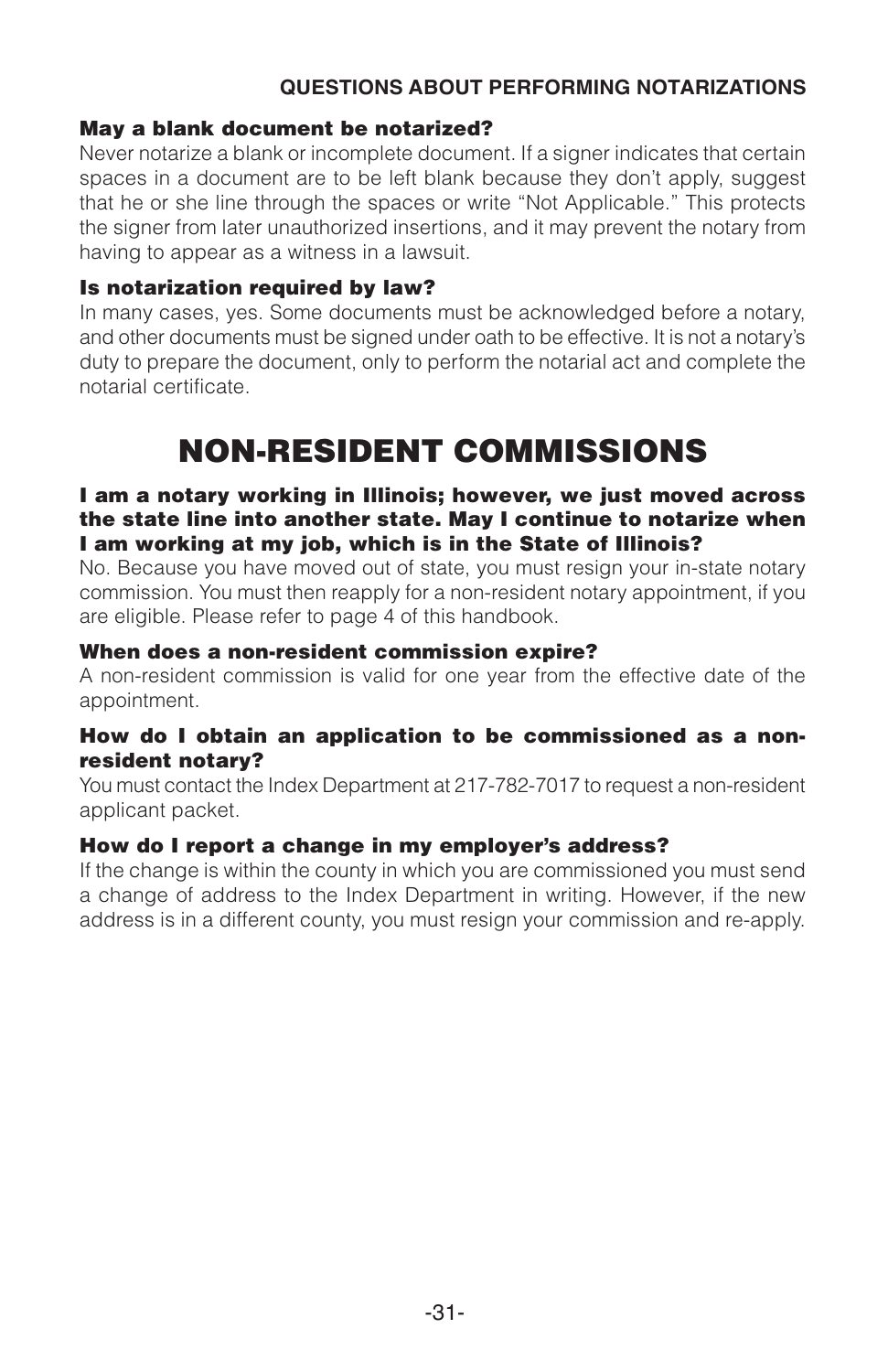# **MISCELLANEOUS QUESTIONS**

#### **Can my employer keep my seal and certificate if I leave the company?**

No. The seal and certificate are considered the property of the notary public. Also, if you lose possession of your seal, it is recommended that you resign your commission.

#### **What should I do if my notary seal is stolen?**

Report the theft to the police. If for any reason you lose possession of your seal, it is recommended that you resign your commission.

#### **Can information about any notary appointment be given to other people?**

Yes. Notary public applications and appointments are public records and available to any interested person for examination or copying.

#### **What could happen to someone who acts as a notary without a commission?**

Performing unauthorized notarizations is a misdemeanor. The person could be fined and/or imprisoned for up to six months.

#### **Can notarizations be performed for minors?**

Yes, but the minor must be able to provide proof of identification, and a parent or legal guardian should be present.

#### **My felony conviction was 20 years ago; can I apply for a notary public appointment?**

No. Individuals who have been convicted of a felony are not eligible to be commissioned as an Illinois Notary Public under the provisions set forth in the Notary Public Act.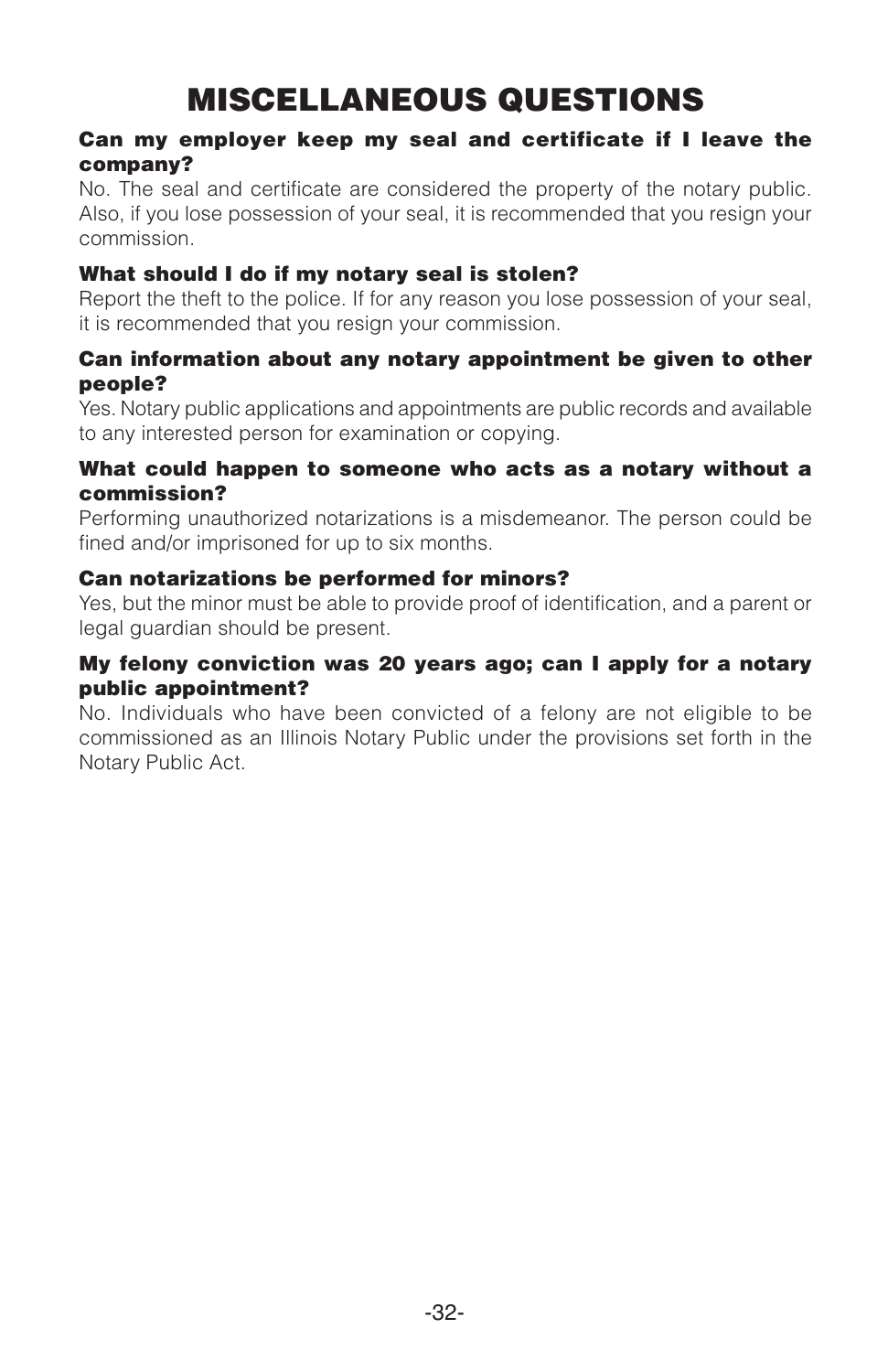| Adams County Clerk                                                                  |  |
|-------------------------------------------------------------------------------------|--|
|                                                                                     |  |
| Alexander County Clerk                                                              |  |
|                                                                                     |  |
| <b>Bond County Clerk</b>                                                            |  |
|                                                                                     |  |
| <b>Boone County Clerk</b>                                                           |  |
|                                                                                     |  |
| <b>Brown County Clerk</b>                                                           |  |
|                                                                                     |  |
| <b>Bureau County Clerk</b>                                                          |  |
| <b>Calhoun County Clerk</b>                                                         |  |
|                                                                                     |  |
| <b>Carroll County Clerk</b>                                                         |  |
| 301 N. Main St., P.O. Box 152, Mt. Carroll, IL 61053  (815) 244-0221                |  |
| Cass County Clerk                                                                   |  |
|                                                                                     |  |
| Champaign County Clerk                                                              |  |
|                                                                                     |  |
| Christian County Clerk                                                              |  |
|                                                                                     |  |
| <b>Clark County Clerk</b>                                                           |  |
|                                                                                     |  |
| Clay County Clerk                                                                   |  |
| <b>Clinton County Clerk</b>                                                         |  |
| 850 Fairfax, Rm. 230, P.O. Box 308, Carlyle, IL 62231  (618) 594-2464, ext. 630     |  |
| <b>Coles County Clerk</b>                                                           |  |
|                                                                                     |  |
| Cook County Clerk                                                                   |  |
|                                                                                     |  |
| Crawford County Clerk                                                               |  |
| 100 Douglas St., P.O. Box 616, Robinson, IL 62454  (618) 544-2590 or (618) 546-1212 |  |
| <b>Cumberland County Clerk</b>                                                      |  |
|                                                                                     |  |
| DeKalb County Clerk                                                                 |  |
|                                                                                     |  |
| DeWitt County Clerk                                                                 |  |
| Douglas County Clerk                                                                |  |
|                                                                                     |  |
| DuPage County Clerk                                                                 |  |
|                                                                                     |  |
|                                                                                     |  |
|                                                                                     |  |
| <b>Edgar County Clerk</b>                                                           |  |
| <b>Edwards County Clerk</b>                                                         |  |
|                                                                                     |  |
| Effingham County Clerk                                                              |  |
| County Office Bldg., 101 N. 4th St., Ste. 201,                                      |  |
|                                                                                     |  |
| <b>Fayette County Clerk</b>                                                         |  |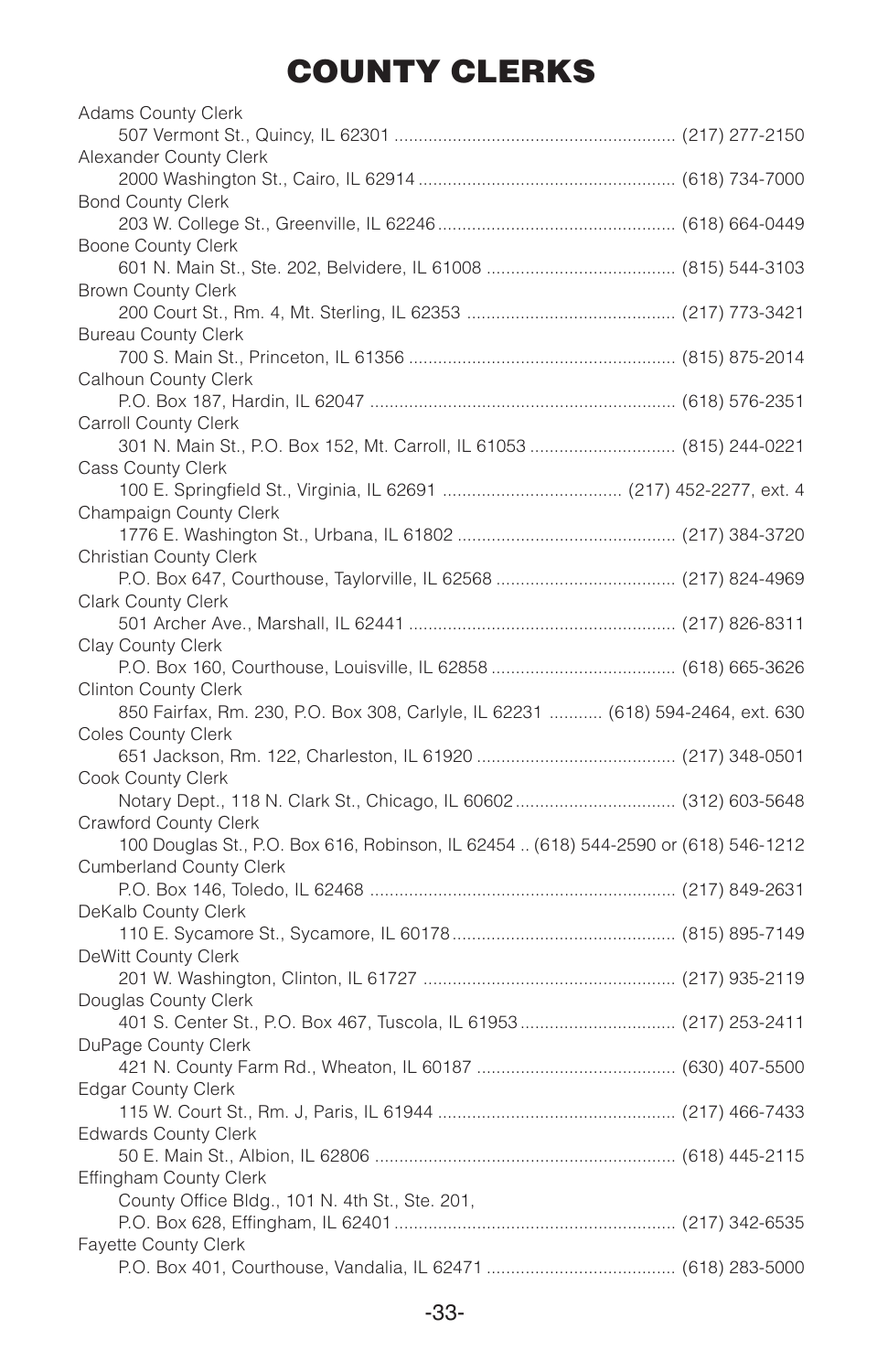| <b>Ford County Clerk</b>                                                     |  |
|------------------------------------------------------------------------------|--|
| 200 W. State St., Rm. 101, Courthouse, Paxton, IL 60957  (217) 379-2721      |  |
| <b>Franklin County Clerk</b>                                                 |  |
| Public Square, P.O. Box 607, Courthouse, Benton, IL 62812  (618) 438-3221    |  |
| <b>Fulton County Clerk</b>                                                   |  |
| 100 N. Main St., Courthouse, Lewistown, IL 61542  (309) 547-3041             |  |
| <b>Gallatin County Clerk</b>                                                 |  |
| 484 N. Lincoln Blvd. W., P.O. Box 550, Shawneetown, IL 62984  (618) 269-3025 |  |
| Greene County Clerk                                                          |  |
|                                                                              |  |
| Grundy County Clerk                                                          |  |
| 111 E. Washington St., P.O. Box 675, Morris, IL 60450  (815) 941-3222        |  |
| <b>Hamilton County Clerk</b>                                                 |  |
|                                                                              |  |
| <b>Hancock County Clerk</b>                                                  |  |
|                                                                              |  |
| <b>Hardin County Clerk</b>                                                   |  |
| P.O. Box 187, Courthouse, Elizabethtown, IL 62931  (618) 287-2251            |  |
| Henderson County Clerk                                                       |  |
|                                                                              |  |
| <b>Henry County Clerk</b>                                                    |  |
|                                                                              |  |
| <b>Iroquois County Clerk</b>                                                 |  |
|                                                                              |  |
| Jackson County Clerk                                                         |  |
|                                                                              |  |
| Jasper County Clerk                                                          |  |
|                                                                              |  |
| Jefferson County Clerk                                                       |  |
|                                                                              |  |
| Jersey County Clerk                                                          |  |
|                                                                              |  |
| JoDaviess County Clerk                                                       |  |
|                                                                              |  |
| Johnson County Clerk                                                         |  |
|                                                                              |  |
| Kane County Clerk                                                            |  |
| Government Center, 719 S. Batavia Ave., Bldg. B,                             |  |
|                                                                              |  |
| Kankakee County Clerk                                                        |  |
|                                                                              |  |
| <b>Kendall County Clerk</b>                                                  |  |
|                                                                              |  |
| Knox County Clerk                                                            |  |
|                                                                              |  |
| Lake County Clerk                                                            |  |
|                                                                              |  |
| LaSalle County Clerk                                                         |  |
|                                                                              |  |
| Lawrence County Clerk                                                        |  |
|                                                                              |  |
|                                                                              |  |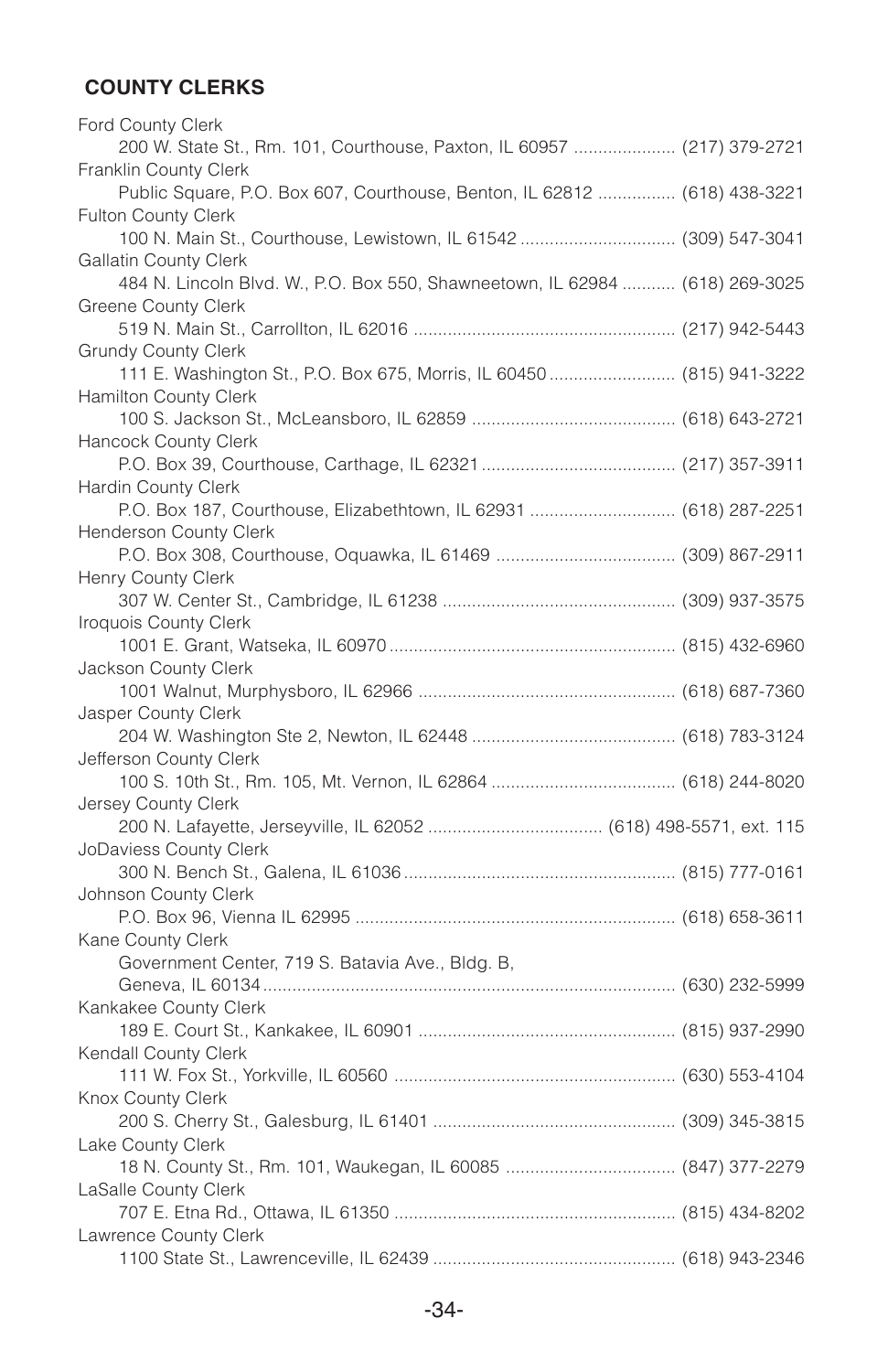| Lee County Clerk                                                        |  |
|-------------------------------------------------------------------------|--|
|                                                                         |  |
| Livingston County Clerk                                                 |  |
|                                                                         |  |
| Logan County Clerk                                                      |  |
|                                                                         |  |
| <b>Macon County Clerk</b>                                               |  |
|                                                                         |  |
| Macoupin County Clerk                                                   |  |
|                                                                         |  |
| <b>Madison County Clerk</b>                                             |  |
| 157 N. Main St., Ste. 109, Edwardsville, IL 62025  (618) 692-6290       |  |
| <b>Marion County Clerk</b>                                              |  |
|                                                                         |  |
| <b>Marshall County Clerk</b>                                            |  |
| 122 N. Prairie St., P.O. Box 328, Lacon, IL 61540  (309) 246-6325       |  |
| <b>Mason County Clerk</b>                                               |  |
|                                                                         |  |
| Massac County Clerk                                                     |  |
| 1 Superman Square, Rm. 2A, P.O. Box 429, Courthouse,                    |  |
|                                                                         |  |
| McDonough County Clerk                                                  |  |
|                                                                         |  |
| <b>McHenry County Clerk</b>                                             |  |
|                                                                         |  |
| <b>McLean County Clerk</b>                                              |  |
| 115 E. Washington, #102, P.O. Box 2400,                                 |  |
|                                                                         |  |
| <b>Menard County Clerk</b>                                              |  |
|                                                                         |  |
| <b>Mercer County Clerk</b>                                              |  |
|                                                                         |  |
| Monroe County Clerk                                                     |  |
|                                                                         |  |
| Montgomery County Clerk                                                 |  |
|                                                                         |  |
| Morgan County Clerk                                                     |  |
| P.O. Box 1387, 300 W. State St., Jacksonville, IL 62650  (217) 243-8581 |  |
| <b>Moultrie County Clerk</b>                                            |  |
|                                                                         |  |
| Ogle County Clerk                                                       |  |
|                                                                         |  |
| Peoria County Clerk                                                     |  |
|                                                                         |  |
| Perry County Clerk                                                      |  |
|                                                                         |  |
| <b>Piatt County Clerk</b>                                               |  |
| 101 W. Washington, P.O. Box 558, Monticello, IL 61856  (217) 762-9487   |  |
| Pike County Clerk                                                       |  |
|                                                                         |  |
| Pope County Clerk                                                       |  |
|                                                                         |  |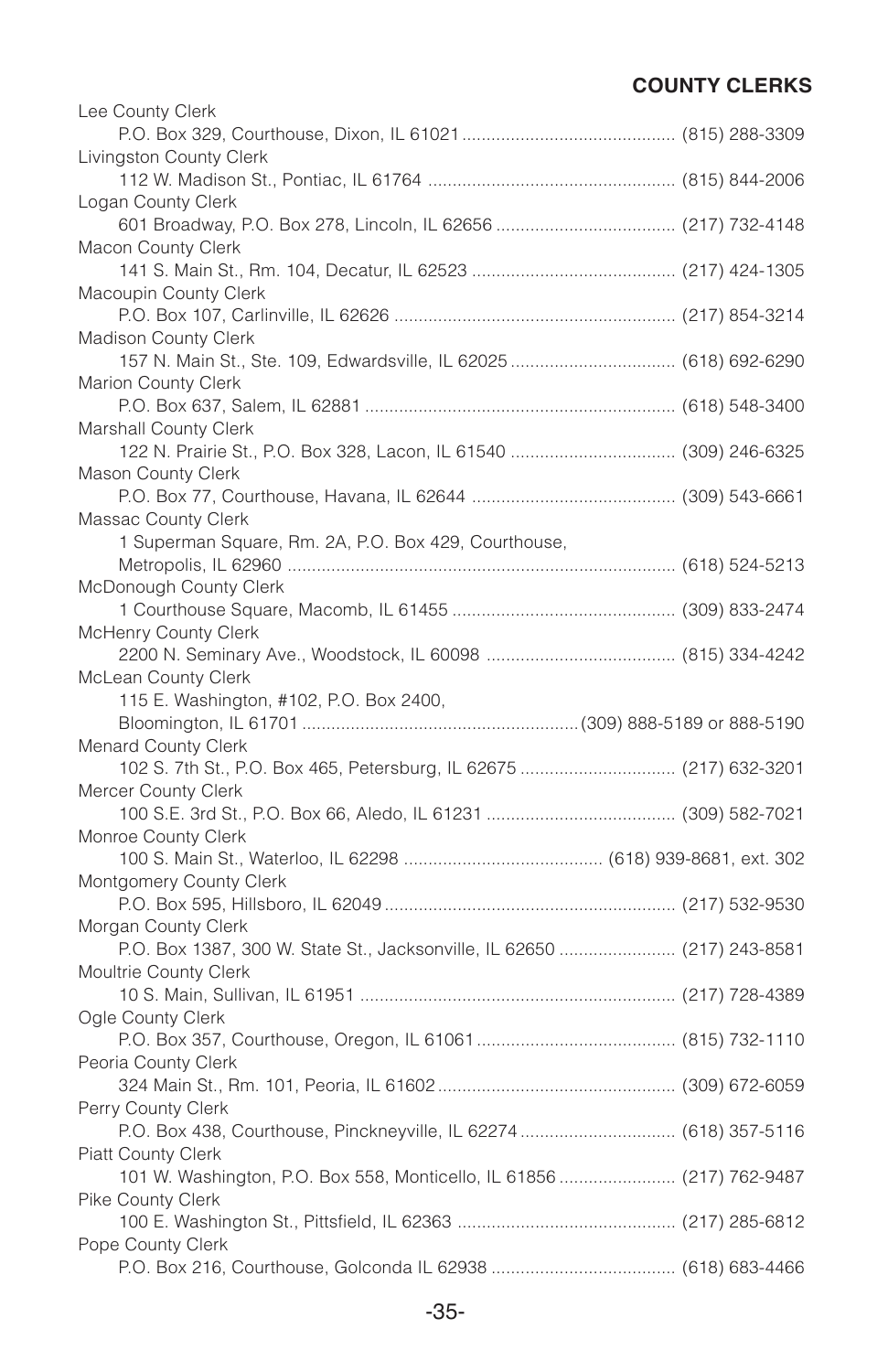| Pulaski County Clerk                                                                                 |  |
|------------------------------------------------------------------------------------------------------|--|
| P.O. Box 118, 500 Illinois Ave., Mound City, IL 62963  (618) 748-9360                                |  |
| Putnam County Clerk                                                                                  |  |
| 120 N. 4th St., P.O. Box 236, Hennepin, IL 61327  (815) 925-7129                                     |  |
| Randolph County Clerk                                                                                |  |
| 1 Taylor St., Rm. 202, Chester, IL 62233  (618) 826-5000, ext. 191                                   |  |
| <b>Richland County Clerk</b>                                                                         |  |
|                                                                                                      |  |
| Rock Island County Clerk                                                                             |  |
| County Bldg., 1504 3rd Ave., Rock Island, IL 61201  (309) 558-3555                                   |  |
| Saline County Clerk                                                                                  |  |
|                                                                                                      |  |
| Sangamon County Clerk<br>200 S. 9th St., Rm 101, County Bldg., Springfield, IL 62701  (217) 753-6740 |  |
|                                                                                                      |  |
| Schuyler County Clerk                                                                                |  |
| <b>Scott County Clerk</b>                                                                            |  |
|                                                                                                      |  |
| <b>Shelby County Clerk</b>                                                                           |  |
| 301 E. Main St., P.O. Box 230, Shelbyville, IL 62565  (217) 774-4421                                 |  |
| <b>Stark County Clerk</b>                                                                            |  |
| 130 W. Main St., P.O. Box 97, Courthouse, Toulon, IL 61483  (309) 286-5911                           |  |
| St. Clair County Clerk                                                                               |  |
| County Bldg., 10 Public Square, Belleville, IL 62220  (618) 277-6600                                 |  |
| <b>Stephenson County Clerk</b>                                                                       |  |
|                                                                                                      |  |
| <b>Tazewell County Clerk</b>                                                                         |  |
| McKenzie Bldg., 11 S. 4th St., Rm. 203, Pekin, IL 61554  (309) 477-2264                              |  |
| <b>Union County Clerk</b>                                                                            |  |
|                                                                                                      |  |
| Vermilion County Clerk                                                                               |  |
|                                                                                                      |  |
| Wabash County Clerk                                                                                  |  |
|                                                                                                      |  |
| Warren County Clerk                                                                                  |  |
|                                                                                                      |  |
| <b>Washington County Clerk</b>                                                                       |  |
|                                                                                                      |  |
| Wayne County Clerk                                                                                   |  |
| <b>White County Clerk</b>                                                                            |  |
| 301 E. Main St., P.O. Box 339, Carmi, IL 62821  (618) 382-7211, ext. 1                               |  |
| <b>Whiteside County Clerk</b>                                                                        |  |
|                                                                                                      |  |
| Will County Clerk                                                                                    |  |
|                                                                                                      |  |
| <b>Williamson County Clerk</b>                                                                       |  |
| 200 W. Jefferson, P.O. Box 1108, Marion, IL 62959  (618) 997-1301, ext. 121                          |  |
| Winnebago County Clerk                                                                               |  |
|                                                                                                      |  |
| <b>Woodford County Clerk</b>                                                                         |  |
|                                                                                                      |  |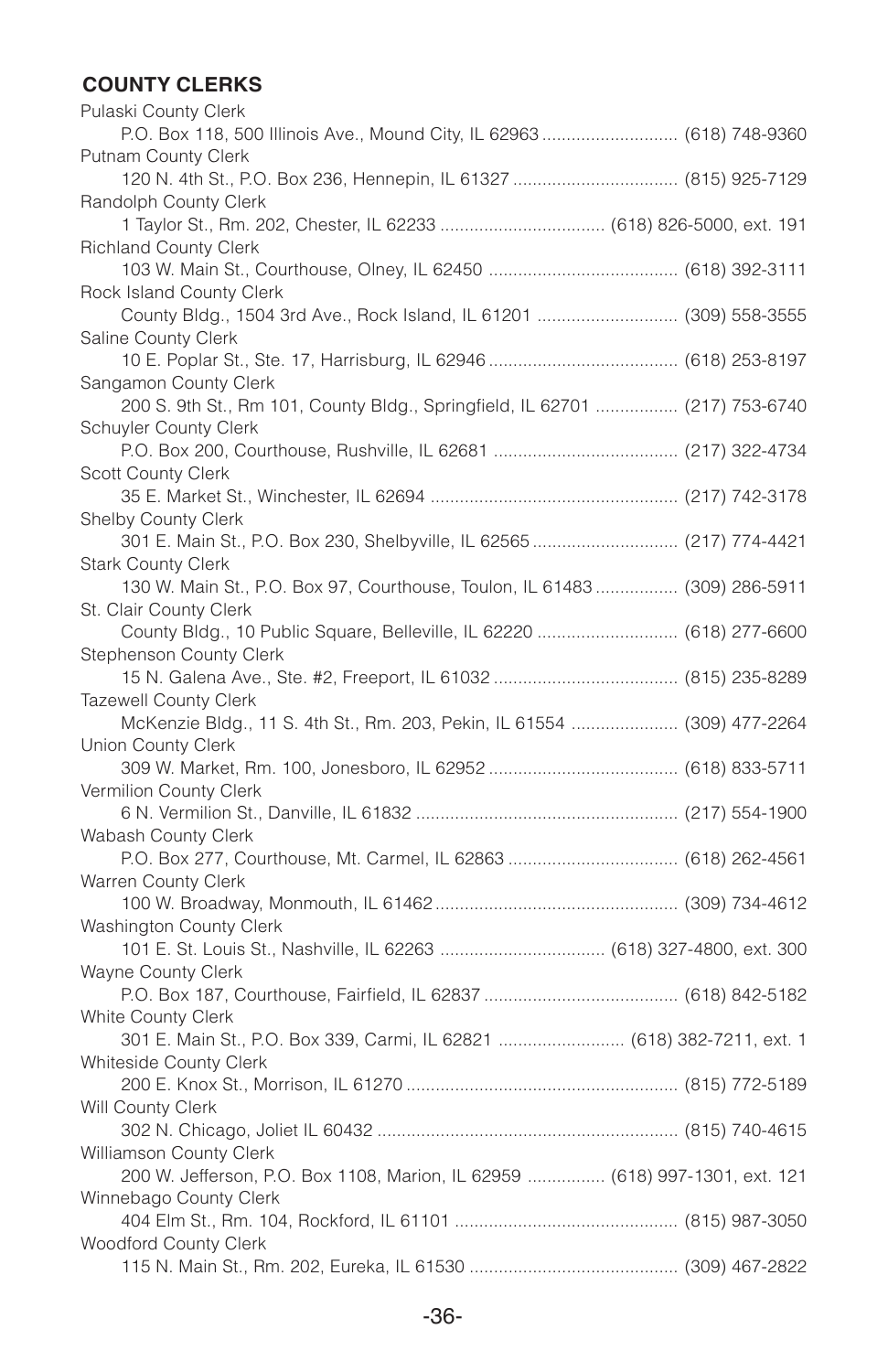# **CHANGE OF ADDRESS CARD**

# **You may use this card to report a change of address in the same county as you are registered.**

• To report a change of address within the same county as you are registered as a notary public, please complete and detach the postcard below to: Secretary of State, Index Department, 111 E. Monroe St., Springfield, IL 62756. To use this option, you **MUST RESIDE** in the same county.

• If you have moved from the county in which you are registered, or wish to change the name you are commissioned under, you must reapply for commission as a notary public.

• Please refer to Article IV, Section 101, of the Notary Public Act on page 19 of this handbook. Call 217-782-7017 if you have any questions or need further clarification.

|               | COUNTY_______________________<br><b>NEW INFORMATION</b> |               | New address must be in the same county<br>in which you are already registered.<br><b>PREVIOUS INFORMATION</b> |  |
|---------------|---------------------------------------------------------|---------------|---------------------------------------------------------------------------------------------------------------|--|
|               |                                                         |               |                                                                                                               |  |
| <b>STREET</b> |                                                         | <b>STREET</b> |                                                                                                               |  |
|               |                                                         |               |                                                                                                               |  |

**Jesse White • Secretary of State**